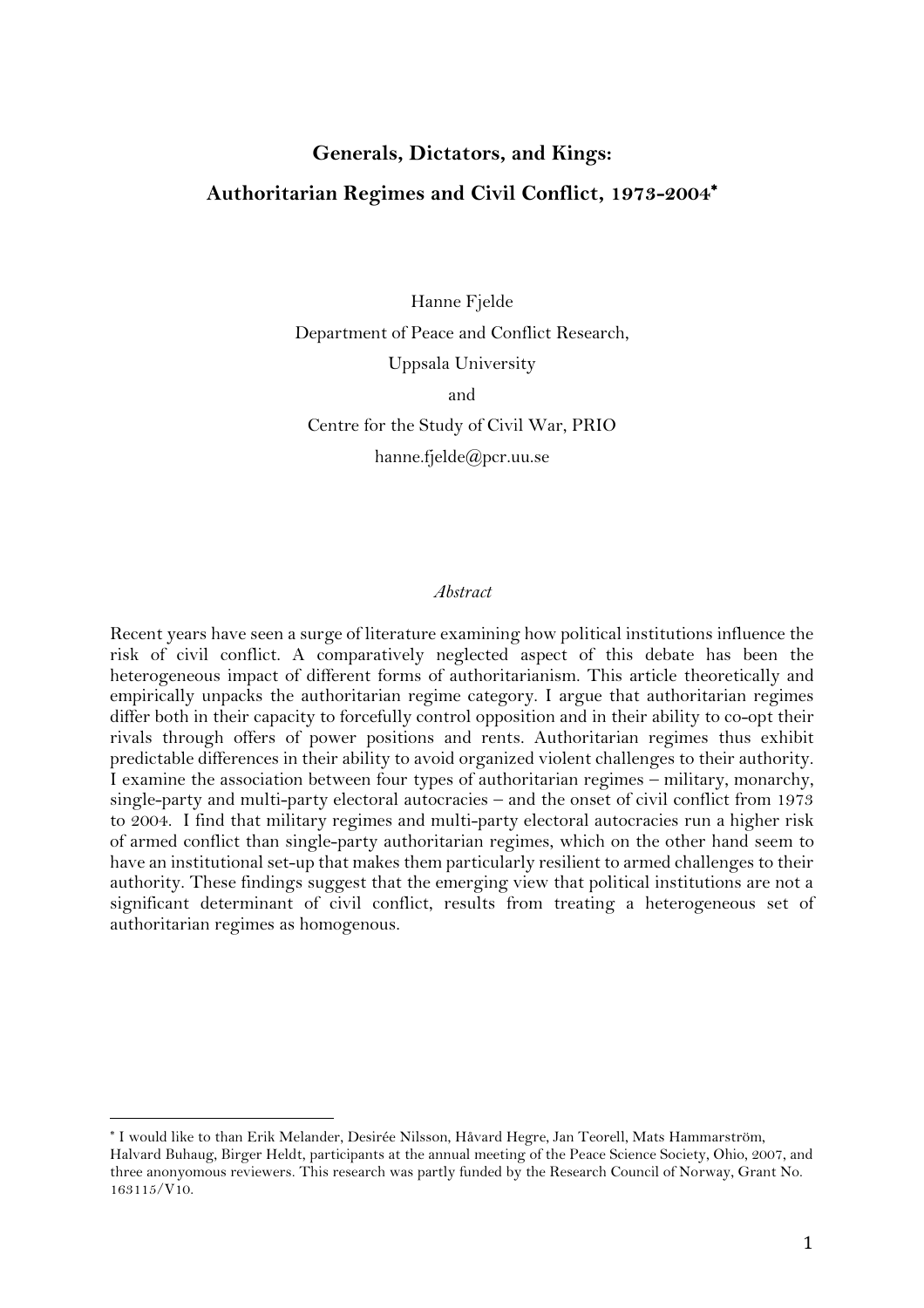# **1. Introduction**

The last decade has seen an increase in literature that systematically examines how political institutions influence the risk of civil conflict. Existing literature has centered on the finding that inconsistent regimes, i.e. autocratic regimes that also display some seemingly democratic institutions, run a higher risk of civil war than either consistent autocracies or democracies. Recent research has questioned this finding on empirical grounds by showing that the Polity dataset, on which most of the evidence is based, partly defines inconsistent regimes by the presence of political violence (Strand, 2007; Vreeland, 2008). Once the endogenous aspects of the Polity data are removed, the evidence of a higher risk of conflict associated with inconsistent regimes is no longer robust, nor does there seem to be any other robust association between political institutions and civil war.

These findings suggest that the frequently used Polity index is unsuitable for studies of civil conflict, because the Polity score is not independent from the observation of conflict. Moreover, they illustrate that current knowledge of the political determinants of conflict to a large extent builds on aggregate data sources that mask substantial information about actual regime characteristics in the polities we study. Over a decade ago, Gleditsch and Ward (1997) noted that since a country's value on the Polity scale is an aggregation of the value on individual indicators, vastly different institutional configurations can underlie the same Polity score. They warned that users of this dataset thus risk conflating very different types of polities over time and across space. Since then, however, the effort to further unfold the authority patterns of the aggregate regime categories in studies of civil conflict has, with the exception mentioned above, exclusively dealt with institutional differences among democracies (c.f. Reynal-Querol, 2002b; 2005). Authoritarian regime type remains a residual category.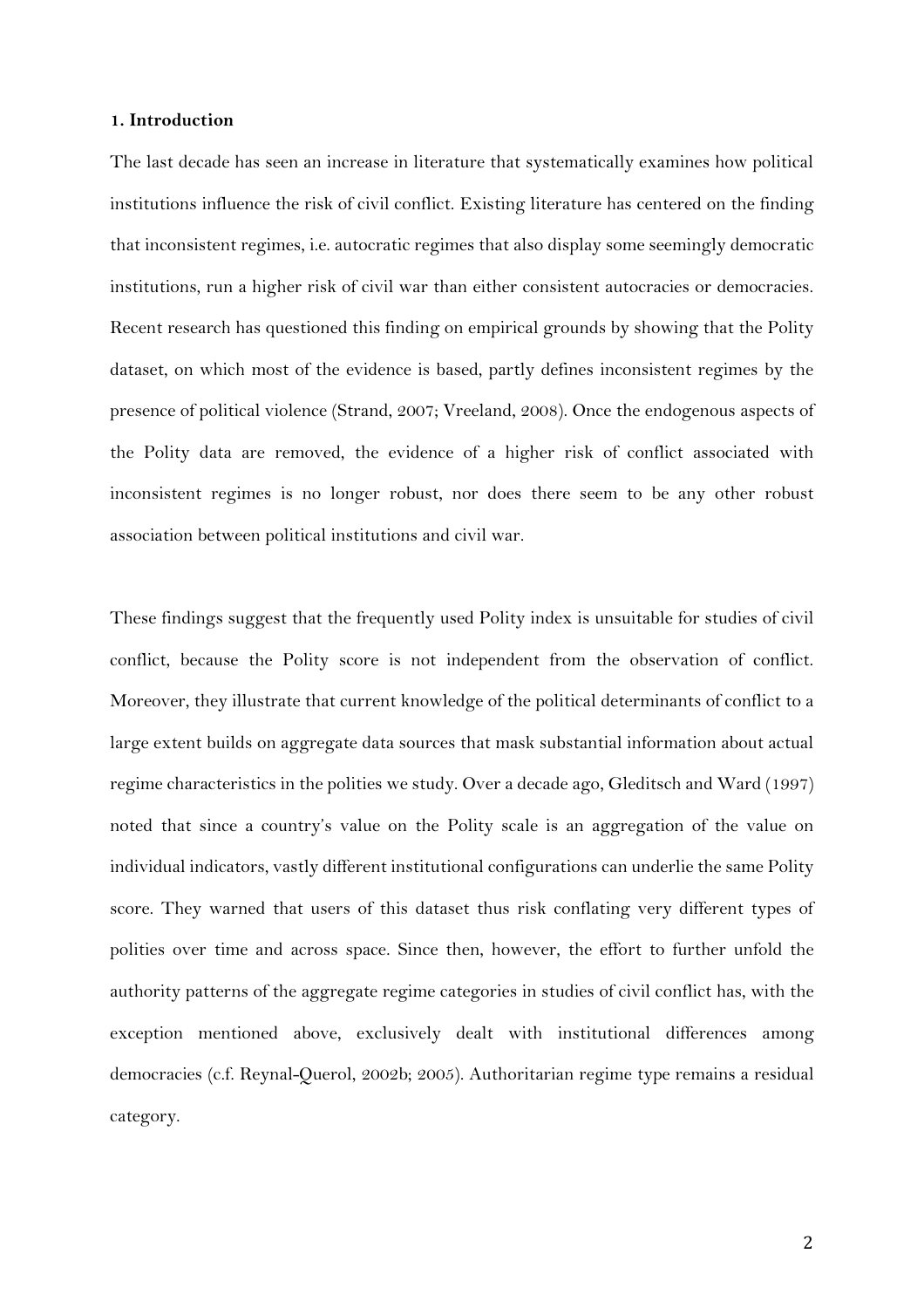This article theoretically and empirically unpacks the authoritarian regime category.<sup>1</sup> It suggests that to stay in power and avoid rebellion aimed at overthrowing the regime, dictators have two principal instruments: coercion, that is, to forcefully marginalize or eliminate political opponents, or co-optation, that is, to transform opponents into supporters through offers of spoils such as power positions or rents. The capacity for both efficient coercion and co-optation is conditioned by the regime's institutional infrastructure. I argue that dictators who govern through political parties are more able to forcefully control and buy off opposition than dictators who either rely on the military to stay in power, or who coordinate their rule through the royal family. Authoritarian regimes thus exhibit predictable differences in their ability to avoid organized violent challenges to their authority.

To examine this argument, the articles uses a new data set by Hadenius and Teorell (2007b) to study the risk of civil conflict in four types of authoritarian regimes – military regimes, monarchies, single-party regimes and multi-party electoral autocracies – from 1973 to the present, and in doing so, contributes to the literature on political institutions and conflict. The study shows that the emerging view that political institutions are not a significant determinant of civil conflict, results from treating a heterogeneous set of authoritarian regimes as homogenous. When differentiating between them, I find that both military regimes and multi-party electoral autocracies have a higher risk of conflict than single-party regimes, which on the other hand seem to possess institutions that make them particularly resilient to armed challenges to their authority. Exploring these results further, however, I find that multi-party electoral autocracies have minor conflicts, but tend to avoid large-scale civil wars. One explanation is that the need for electoral support in these regimes restrains the dictator's use of force. Lastly, I find that the effect of political transitions in authoritarian regimes is more complex than assumed by previous research, and conditioned by the type of regime

<sup>&</sup>lt;sup>1</sup> I use the terms autocracy, authoritarian regime and dictatorship interchangeably.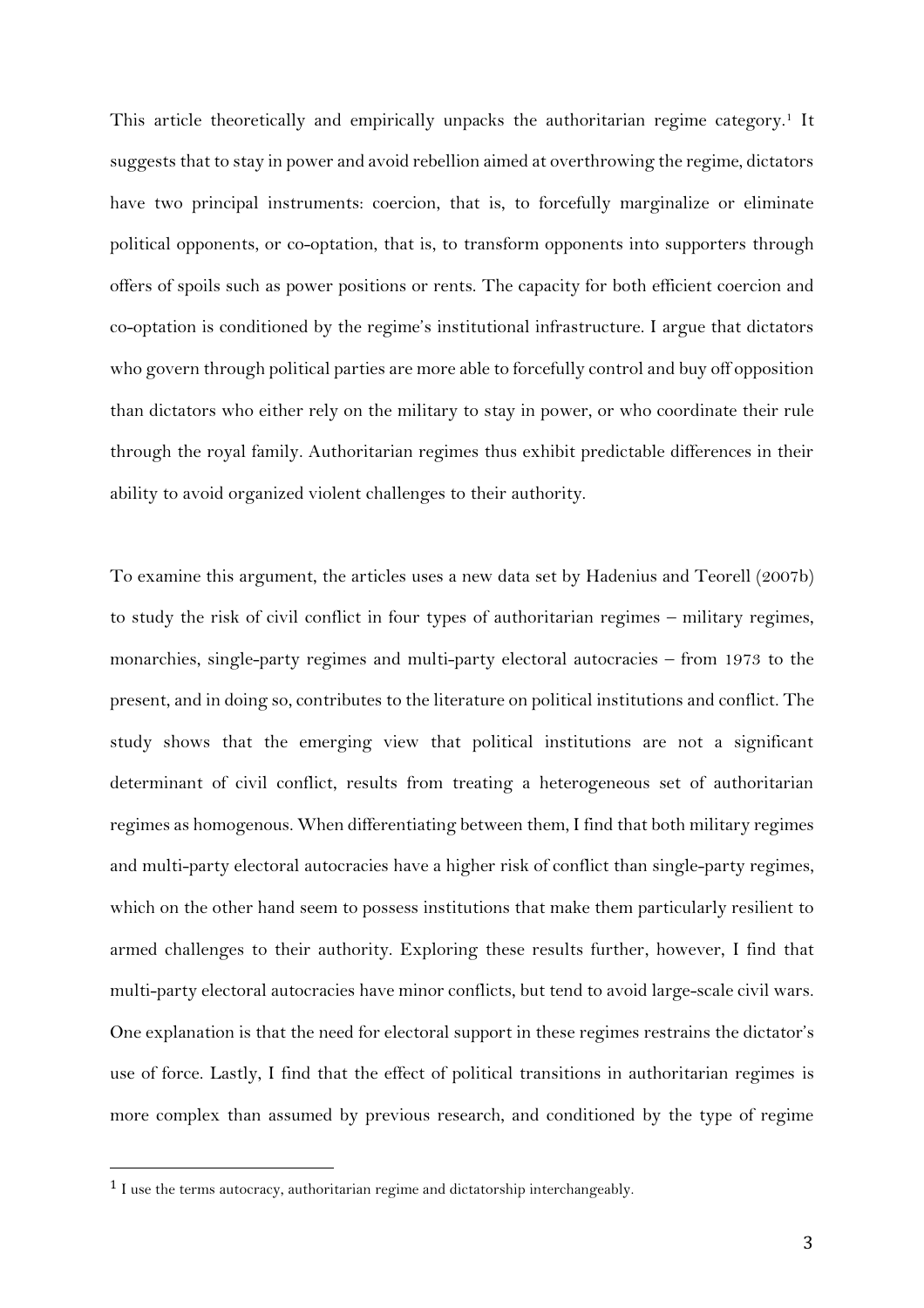taking power. For military regimes, the risk is lowest immediately after a regime change and then increases over time. The opposite seems to be the case for multi-party electoral autocracies.

The article proceeds as follows. I first review previous research, and conclude that the influence of authoritarian institutions remains inadequately conceptualized and examined in the existing literature on civil conflict. I then outline the argument about the association between authoritarian institutions and civil conflict, discussing the capacity for coercion and co-optation for each regime type. I move on to test these theoretical expectations on a global cross-sectional time-series dataset. The final section concludes.

# **2. Previous Research**

There is a growing empirical literature on how political system influences the likelihood that governments and rebel groups resort to violence against each other. The most influential argument holds that pure autocratic governments raise the costs of rebellion through high levels of threat and coercive behavior, whereas democratic governments decrease the desirability to mount an insurgency by facilitating a substitution to non-violent collective action. Inconsistent regimes that display both democratic and autocratic institutions are expected to be those most prone to conflict: their relative openness creates an opportunity structure for violent mobilization around joint grievances, but the institutions provide few avenues for the opposition to pursue their demands through non-violent means (Hegre et al., 2001; Henderson and Singer, 2000; Muller and Weede, 1990). This argument leads to the expectation of a higher risk of conflict in countries that mix democratic and autocratic institutions.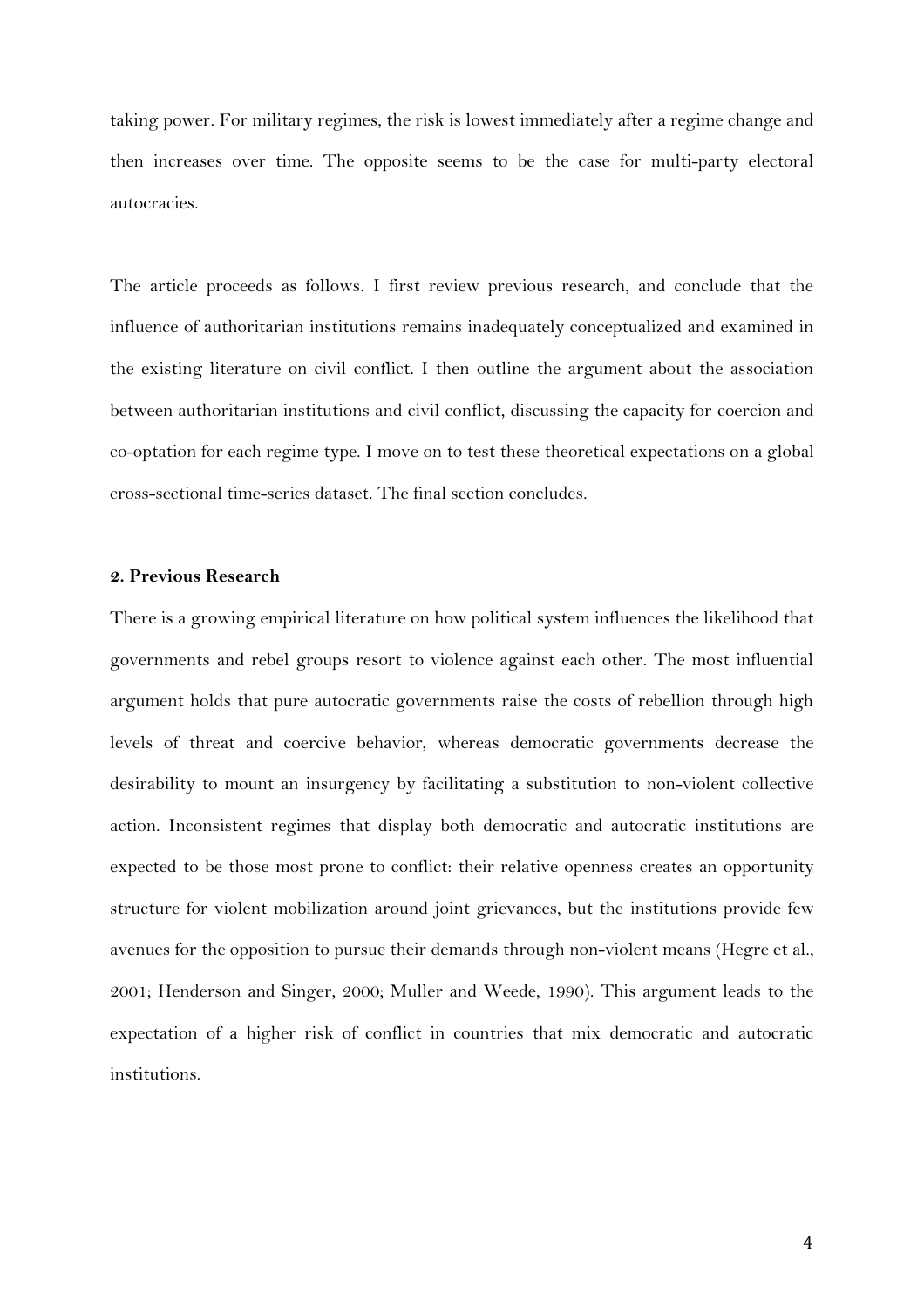The empirical evidence to support this argument has predominantly relied on the Polity data (Jaggers and Gurr, 1995) to assess a country's political institutions. A number of studies report that countries in the middle of the Polity scale, that is, those classified as inconsistent regimes, have the highest risk of rebellion, producing an inverted u-shaped relationship between democracy and civil conflict (Fearon and Laitin, 2003; Hegre et al., 2001; Sambanis, 2001). Recent research has questioned this finding by showing that the Polity data set partly defines inconsistent regimes by the presence of political violence (Strand, 2007; Vreeland, 2008).<sup>2</sup> Once the endogenous aspects of the Polity data are removed, there is little evidence of a higher risk of conflict associated with inconsistent regimes, nor does there seem to be any other robust association between political institutions and civil war.

A more general line of critique, which is not addressed simply by replacing the endogenous components of the Polity scale, relates to the fruitfulness – in conflict research – of using a single scale to identify regime characteristics. The approach rests on the assumption that relevant differences between regimes can be understood simply by the degree of 'democraticness'. The use of a one-dimensional and aggregate index thus neglects qualitative differences between regime types. Gleditsch and Ward (1997) show how the additive nature of the Polity scale implies that very different configurations of authority structures can underlie the same Polity score. They warn that users of this data thus run the risk of conflating very heterogeneous institutions across time and space. For example, the Polity scale does not distinguish between the authority characteristics of the Chinese communist regime, the

 $\overline{a}$ <sup>2</sup> Polity's democracy-autocracy scale is generated from the values the country receives on different subcomponents of the scale. Two of the components, 'competitiveness of participation' and 'regulation of participation', are partly defined by whether a country is experiencing large scale political violence. Similar endogeneity concerns are raised by the way many researchers treat observations where the Polity index is given a particular code (-66, -77, -88) because the political institutions could not be classified in terms of the normal criteria. In particular, the recommendation from Jaggers and Gurr (1995) to ascribe the value of '0' to periods that are coded as 'interregnum' and given the value of -77 in the Polity data has proved to be problematic, since countries can be defined as being in interregnum precisely due to political violence (Gleditsch and Ruggeri, 2007; Vreeland, 2008).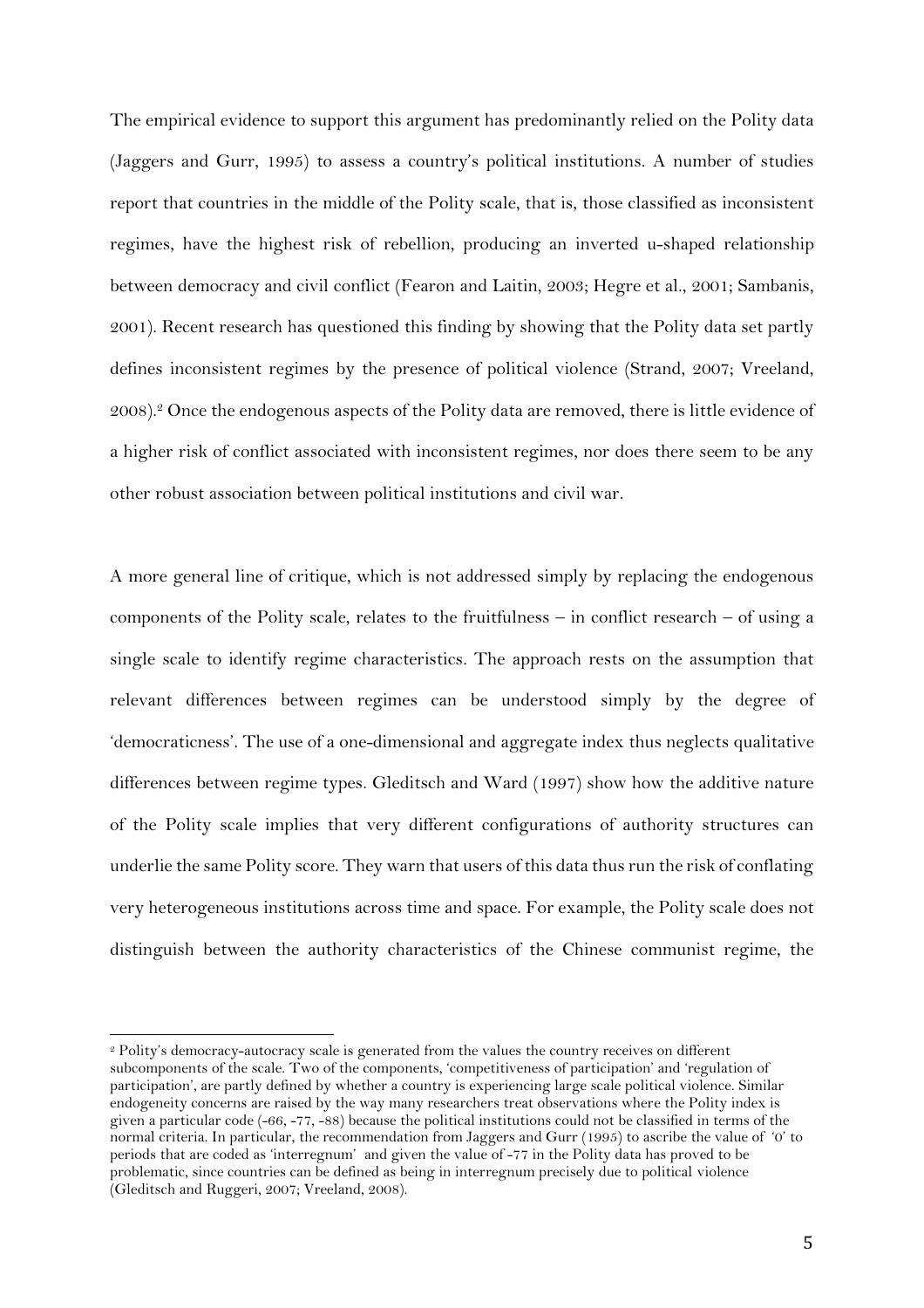Burmese military junta, and the monarchy of the United Arab Emirates, since they all end up with the same total score. Polity hence cannot identify for example whether dictators govern through a political party or rely on the military to organize their rule. Moreover, a country might undergo significant transitions in the qualitative outlook of its institutions, for example moving from a military dictatorship to some form of electoral authoritarian regime, without this showing up in the Polity score. The aggregated nature of the Polity data thus mask the effect that qualitative institutional differences could have on the risk of civil conflict.

Gleditsch and Ward (1997) advocate unfolding authority patterns beyond the aggregate regime classifications. But except for the recent studies mentioned above that disclose the problems inherent in the inconsistent-regime category (Strand, 2007; Vreeland, 2008), the only existing disaggregated analysis of political institutions deals exclusively with institutional variations among democracies (Reynal-Querol, 2002b; 2005).<sup>3</sup> Meanwhile, the class of authoritarian regimes has remained a residual category. In the next section, I provide a theoretical rationale for unpacking the authoritarian regime category in studies of civil conflict.

## **3. Coercion, Co-optation and the Risk of Civil Conflict**

 $\overline{a}$ 

The primary aim of all dictators is to survive in office (c.f. Bueno-de-Mesquita et al., 2003). Contrary to democratic leaders, however, dictators do not rule by winning popular consent. Faced with an opposition that could coordinate to overthrow the regime, dictators have two principal instruments to stay in power. They can either use coercion, that is, forcefully marginalize or eliminate opponents, or they can use co-optation, that is, attempt to transform opponents into supporters through the distribution of spoils, such as power positions or rents.

<sup>3</sup> For an exception see Carey (2007) who examines how the selection process for the executive affects the risk of rebellion in sub-Saharan Africa.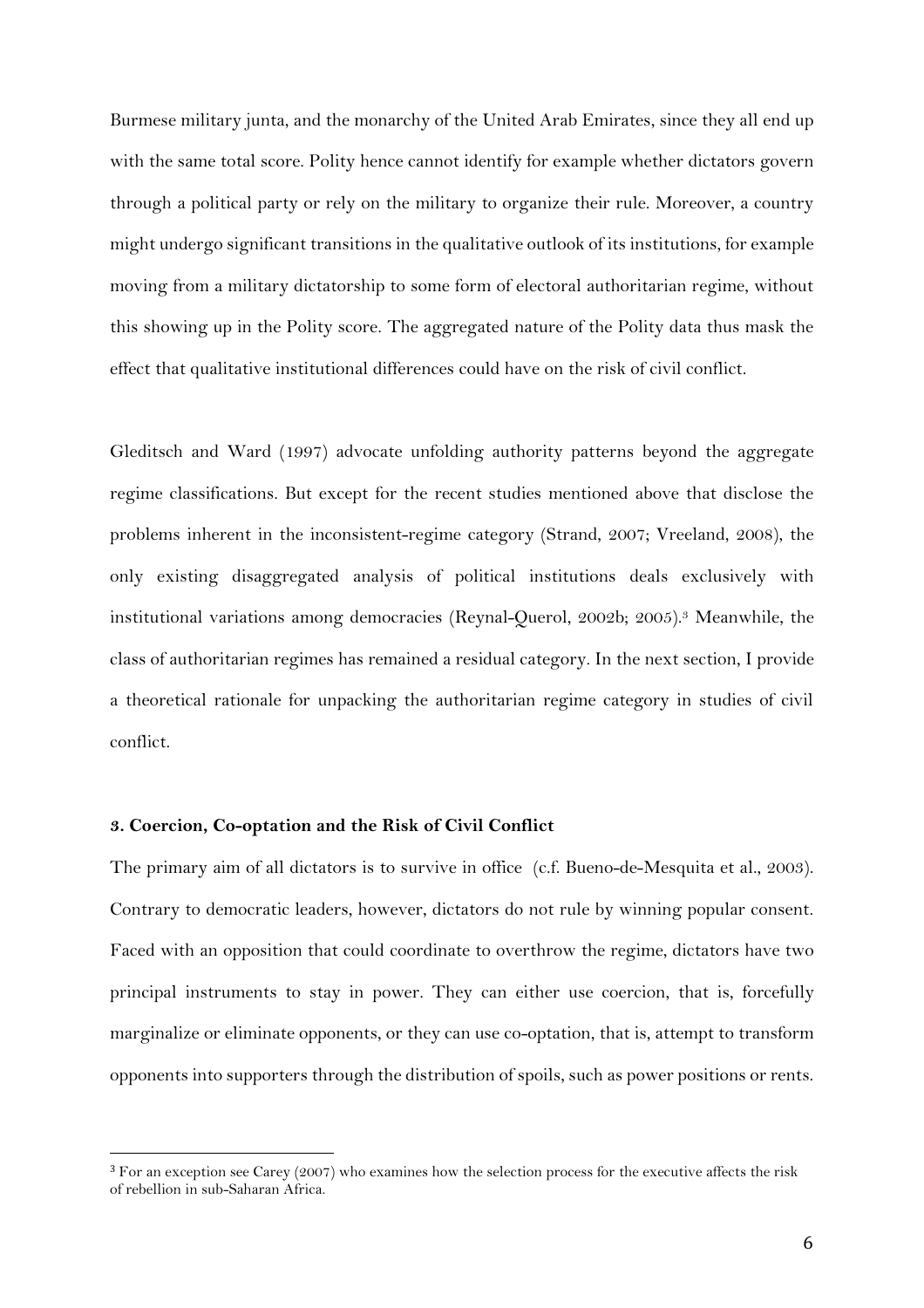The success of both coercion and co-optation strategies hinges on the ability to identify political entrepreneurs that by means of their capacity to mobilize groups can credibly threaten to challenge the dictator.

A central argument in the literature on autocratic survival, is that the dictator's capacity to coerce and co-opt potential challengers depends on the institutions the regime commands (c.f. Gandhi and Przeworski, 2006, Gandhi, 2007; Geddes, 1999b; Magaloni, 2008). The institutions determine the dictator's capacity to forcefully control political opposition. They also allow the dictator to regularize rewards to those who are bribed into siding with the regime (Wintrobe, 1998). As argued by Magaloni (2008: 71), institutions are the instruments through which the dictator can 'spy [upon], co-opt and repress opponents'. Building on this literature, I argue that to understand the risk of civil conflict in authoritarian regimes, a central distinction should be made between dictators that exercise power through political parties, and dictators that rely on other organizations, e.g. the military or royal family, to govern.

Below, I develop this into an argument about the diverging risk of civil conflict among four general types of authoritarian regimes: *military regimes*, where 'military officers are major or predominant political actors by virtue of their actual or threatened use of force' (Nordlinger, 1977), *monarchies*, characterized by a constitutional practice of hereditary succession, *singleparty regimes*, where there is only one legal party and this controls the access to political office and control policy, and *multi-party electoral autocracies*, where opposition parties are allowed to contend elections, but where autocratic practices of coercion, voter-intimidation and fraud determine electoral outcomes

#### **3.1. Institutional Infrastructure and Coercive Capacity**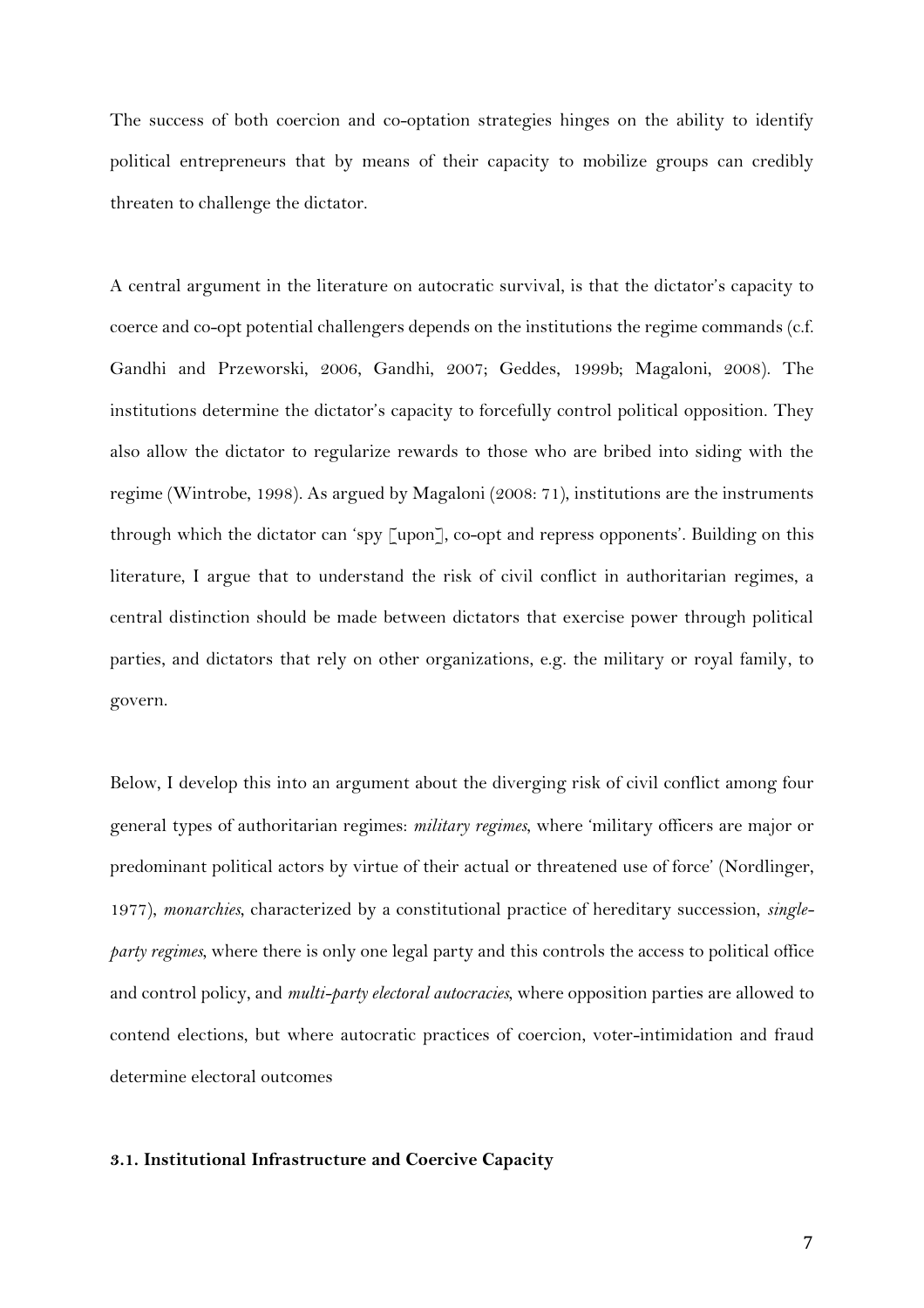The literature on political institutions and civil conflict portrays coercion as the key instrument by which authoritarian governments avoid rebellion (Hegre et al., 2001; Henderson and Singer, 2000; Muller and Weede, 1990). When contrasted with democracies, this assumption is not unreasonable. All autocratic leaders use some coercion to stay in power. Policies that ban political associations opposed to the government, and intimidate, arrest, torture, or kill opponents who violate these restrictions are micro foundations of authoritarian rule (Wintrobe, 1998).

Still, an overwhelming use of coercive force is a costly strategy with a high risk of backfiring. It depletes bases of support and strengthens the cause of potential conspirators to depose the dictator. It also creates incentives to hide such conspiracies and feign loyalty in order to avoid retaliation. Dictators that purge indiscriminately, heighten everyone's sense of uncertainty, including their own (Haber, 2006; Tullock, 1987; Wintrobe, 1998). This observation points to the relevance of the dictator's institutional infrastructure. An intrusive societal organization reduces the cost of repression by providing dictators with information that allows them to identify conspirators and selectively target collusion. Moreover, it channels political mobilization into pro-regime organizations. It is the politically insulated regimes that will be forced into relying on overt brutality.

This argument identifies single-party regimes as having the most powerful instrument to systematically marginalize opposition and eliminate rivals. The party organization constitutes a potent institutional infrastructure to monitor societal groups. A decentralized party organization can absorb and thus control the political energies of the population, channeling them into pro-regime activities (Linz, 2000). With regard to already mobilized groups, the party provides the dictator with a venue to control the challenges: access is restricted, political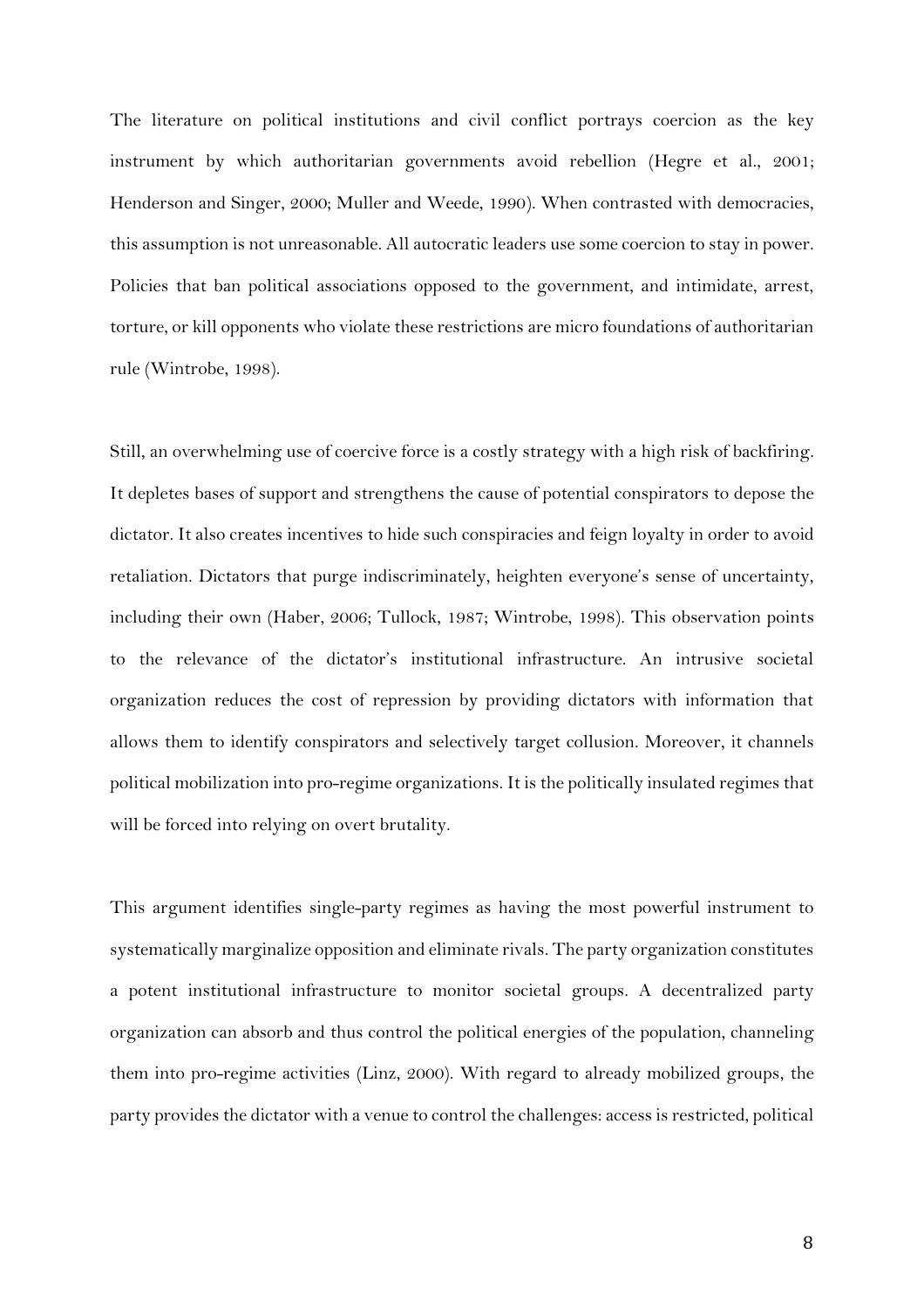aspirations and demands from competing factions can be discussed without challenging the foundations of the regime (Gandhi and Przeworski, 2006).

This institutional apparatus also increases the regime's ability to detect and selectively target subversive elements that could become viable rebel groups. Single-party regimes have been very successful in subordinating the military to political control (Peceny, Beer and Sanchez-Terry, 2002). Equally important, they also tend to have large non-military intelligence organization with far-reaching tentacles into society (Brooker, 2000; Lai and Slater, 2006). The intrusiveness of the party institution into all aspects of civil, military and political life, makes it extremely difficult to mobilize an efficient rebel force able to overthrow the government. It provides single party regimes with a forceful infrastructure to suppress opposition within the wider society, and within the state apparatus itself (Slater, 2003).

The opposite can be said of military regimes. They tend to lack institutions, such as parties, through which the political energies of the population can be channeled and controlled (Nordlinger, 1977). Indeed, Stepan (1971: 263) asserts that military regimes place such a high value on internal order that they do 'not easily tolerate a normal level of dissension and debate needed to build and maintain coalitions with civilians'. Popular mobilization is associated with political turbulence and the possibility of violence. Military regimes hence lack the broad societal front that could allow them to mobilize the population as a source of support for the regime. Instead, military regimes are argued to have a comparative advantage when it comes to coercion, since the expertise of the military as an institution is to enact violence (Davenport, 2007b; Wintrobe, 1990; 1998; Wolpin, 1986). <sup>4</sup> These regimes control the institutional means to implement extreme sanctions for disobedience through force. Yet, they are weak in terms

<sup>4</sup> Some scholars disagree and argue that when the military holds office they tend to shy away from using violent repression because of organizational norms within professional militaries (Geddes, 1999b) and because the use of coercion could exacerbate internal disunity within the military elite.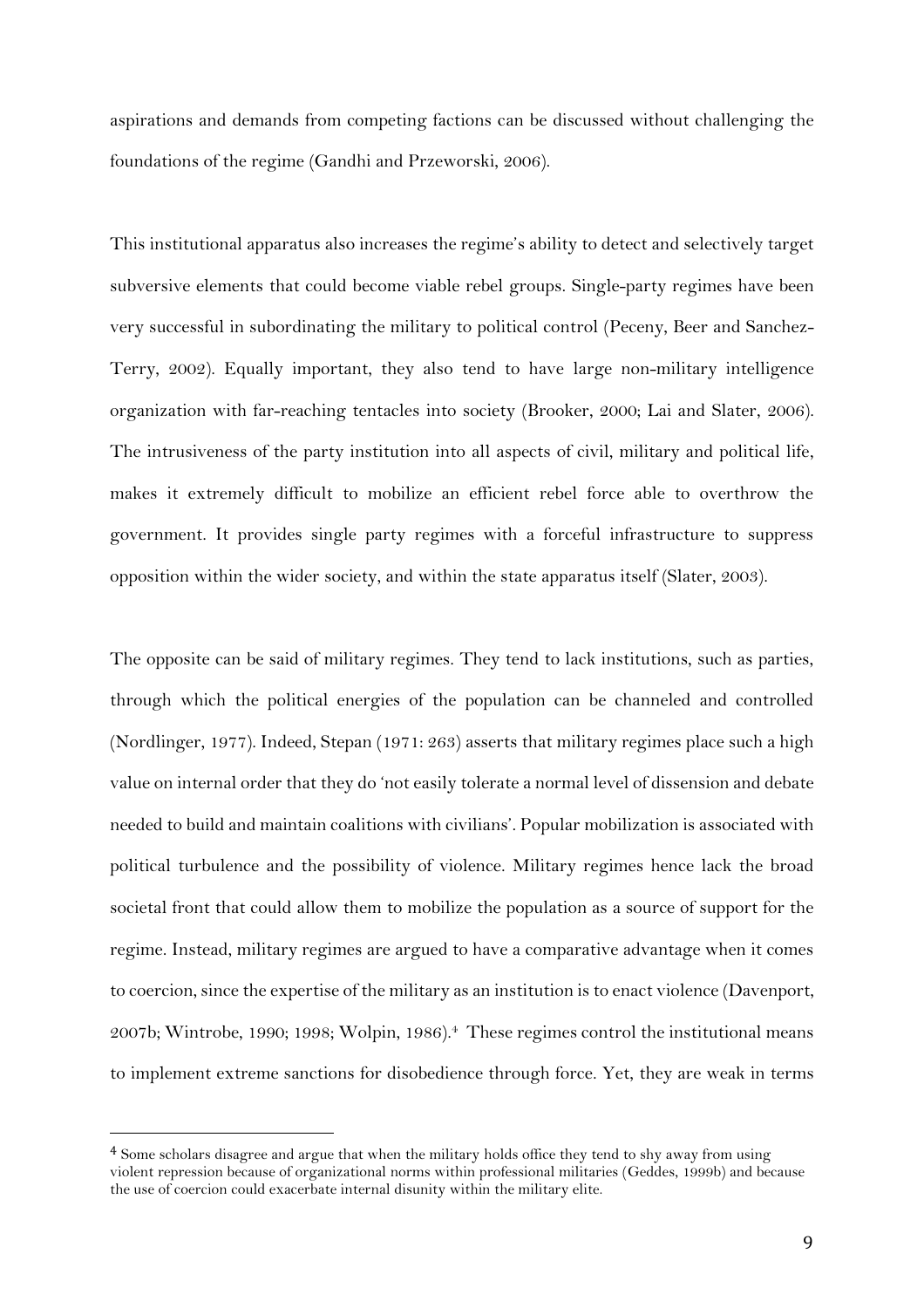of the organizational reach into society that would allow them to monitor and identify subversive activity in a manner that prevents indiscriminate purges. The political insulation of military regimes forces them to rely on overt terror strategies, with a high risk of backfiring.

This reasoning resonates in recent research by Davenport (2007b) showing that in the 1976 – 1996 period, single-party regimes are generally less repressive than other authoritarian regimes – less likely to torture, disappear and kill their citizens than are for example military regimes. Davenport (2007) argues that institutional venues to incorporate the population in single party regimes reduce the need for overt repression. However, the fact that single-party regimes have lower *recorded* human right abuses does not mean that these regimes are less coercive. Instead, their control might be so total that most of them need not display overt terror strategies.

Monarchies lie somewhere in between, but share more institutional traits with military regimes than with single-party regimes. Monarchies, like military dictators, rely on a narrow ruling clique – only the king and the royal family wield power. While they often are endowed with a force of religious or historical authority, they still rule without institutions that can control political opposition from below. In this respect they share political insulation with their military counterparts. They consequently lack the infrastructural advantage of a massbased political party when it comes to monitoring societal groups and identifying subversive elements. What sets them apart from the military regimes, however, is the lack of coercive expertise. They might consequently be more reluctant to engage in broad terror strategies against opposition, which pose a high risk of violent escalation if the dictator does not rapidly get an upper hand.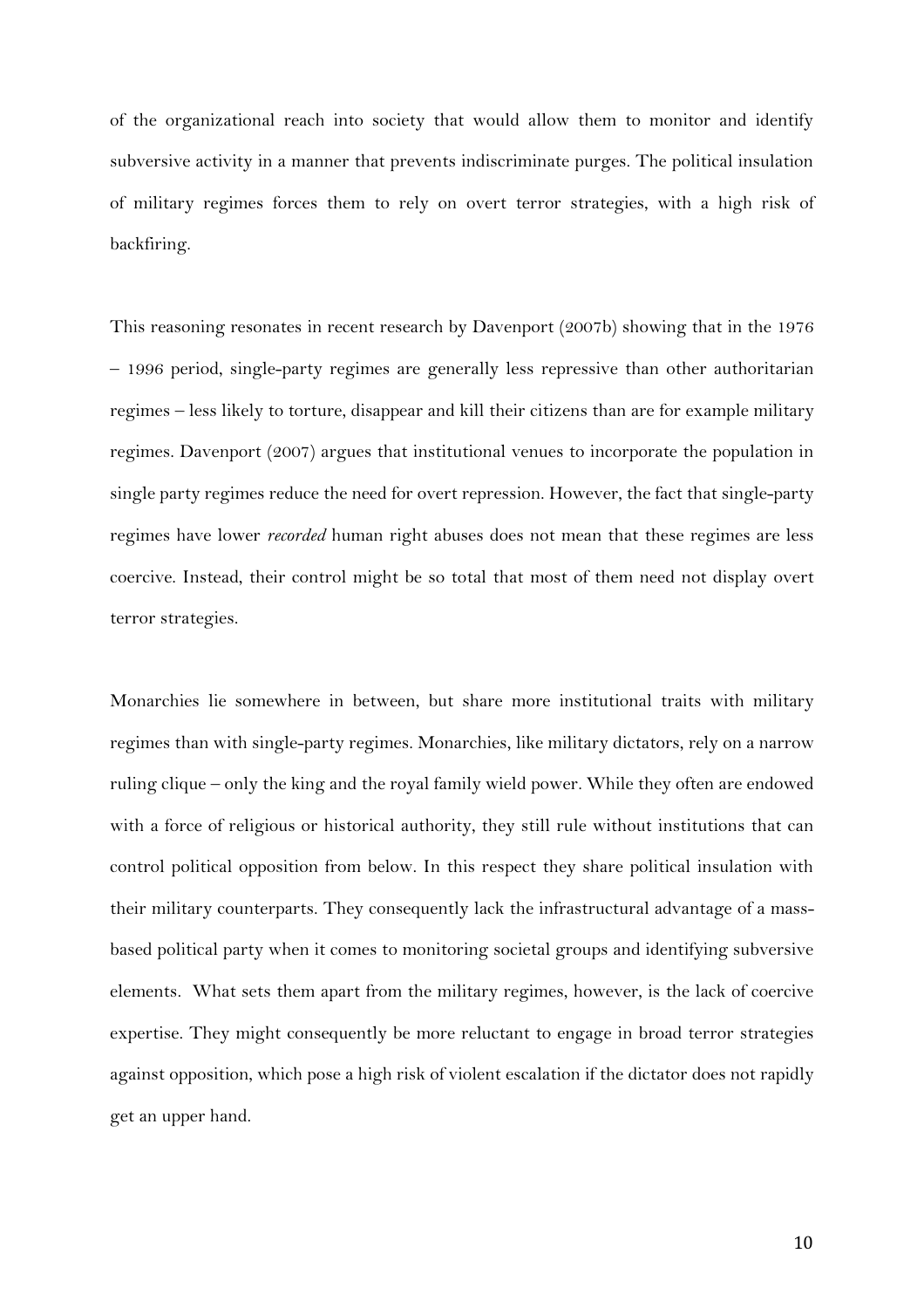Multi-party electoral autocracies are, however, more similar to single-party regimes. Above all they share the institutional advantage of a party apparatus to control political mobilization from below. Two aspects of multi-party autocracy might still challenge the dictator's control. First, political entrepreneurs are empowered with a legalized channel to organize opposition. Even though vote rigging, electoral fraud and intimidation might secure the electoral victory of the hegemonic party, the regime is faced with outlets for organized opposition that they do not fully control. Second, the ability to selectively target subversive elements might be hindered by restrictions on the extrajudicial means available to eliminate such threats (Levitsky and Way, 2002). Also, multi-party autocracies lack information about such conspiracies due to their weaker control over the political environment, compared to singleparty regimes. This resembles the conventional theoretical argument pertaining to inconsistent regimes.

To conclude the above discussion, only single-party regimes have institutions that allow them to forcefully marginalize opposition and selectively sanction subversive elements. This, however, is a not a sufficient explanation for the occurrence of rebellion in the other three authoritarian regime types. It does not take into account the possibility that the dictator can buy off political rivals by offers of power positions or transfers of rents.

### **3.2 Co-optation and Civil Conflict**

As noted above, coercion is only one instrument by which non-democratic leaders keep themselves in power. Repression is a salient instrument in the authoritarian repertoire, but a regime cannot control all of society only through the threat of force. First, as noted above, the paradox of overt repression is that it leaves the authoritarian leader more insecure in office (Haber, 2006; Wintrobe, 1998). Second, there are segments of society that are difficult to repress, such as the bureaucratic apparatus and the police. Most scholars thus conclude that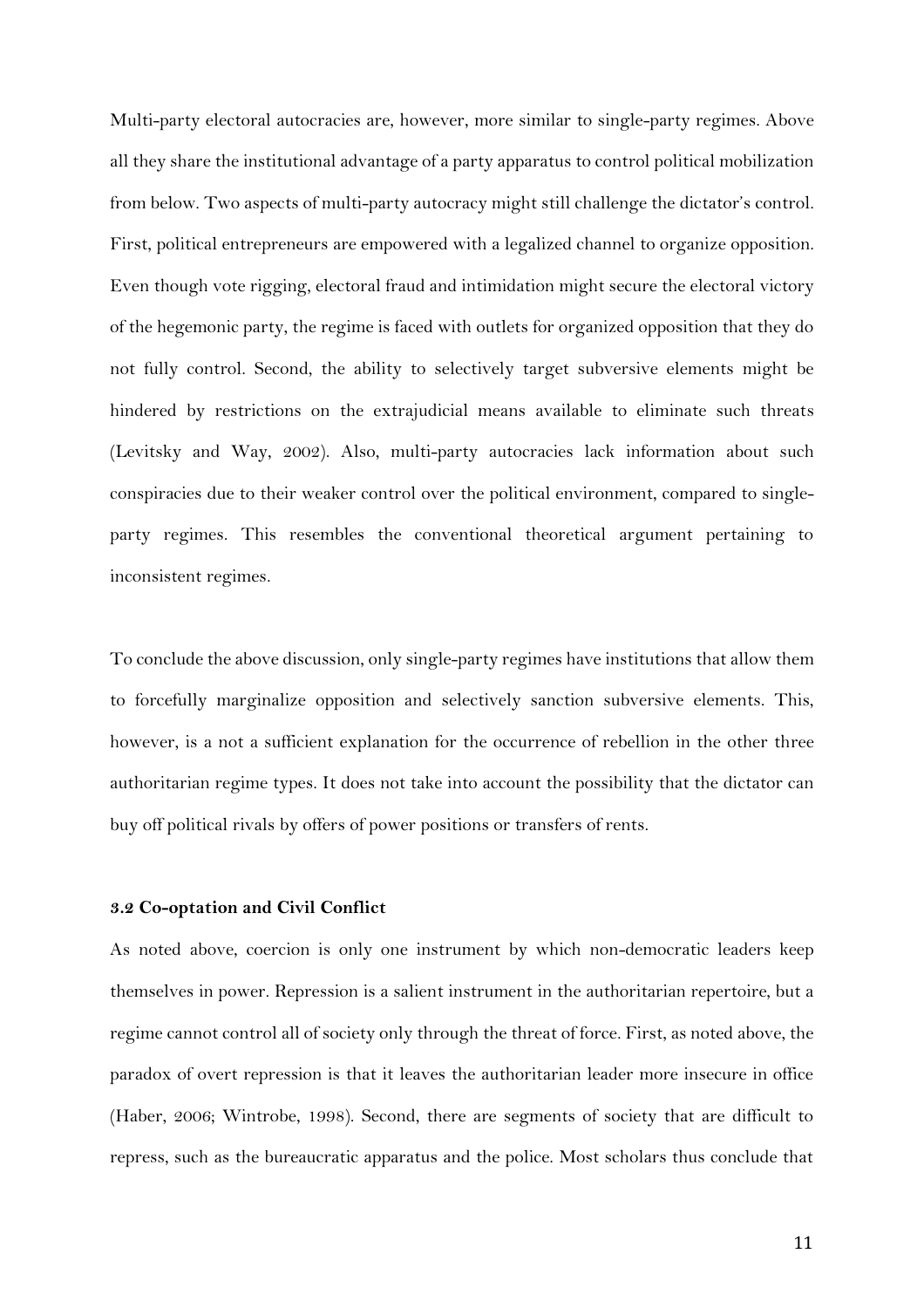to avoid being challenged, authoritarian leaders, regardless of type, need cooperation from some segments of society. A large literature on authoritarian-regime survival thus emphasizes the ability of the regime to build coalitions by enlisting the support of key backers, maintain elite cohesion, and to co-opt opposition (Bueno-de-Mesquita et al., 2003; Geddes, 1999b; Gandhi and Przeworski, 2006; Gandhi, 2007; Magaloni, 2006; Smith, 2004; Wintrobe, 1998; 2007). In the civil war literature, however, this ability to ensure the support of a key constituency has largely been overlooked as a source of societal peace.

Maintaining the support of the ruling coalition, is the first barrier to prevent armed challenges to the dictator. This is the segment of the population that brought the leader into office, and concerted action by this group may, in principle, depose the leader. Haber (2006) refers to this subset of society that controls access to political office and the main power positions, as the 'launching organization'. A second barrier is to entice the support of opposition, which is capable of launching a rebellion to overthrow the dictator. Again a central distinction can be made between dictators that rely on a party apparatus to coordinate their rule, and dictators that do not have any institutional trench other than the narrow ruling clique of the military organization or royal family.

Military dictatorships and monarchies are both characterized by having a pre-existing organization to coordinate their ruling coalition and maintain elite cohesion. In monarchies, the launching organization is the royal family, in military regimes it is the officer corps. Characteristic of both these organizations is that they rely on the exclusion of most of the population, and include only a narrow cohort in society. Neither the royal family nor the military are thus organizations that are easily adaptable to encapsulate opposition immediately outside of the ruling elite. The rules regulating who are eligible to have a formal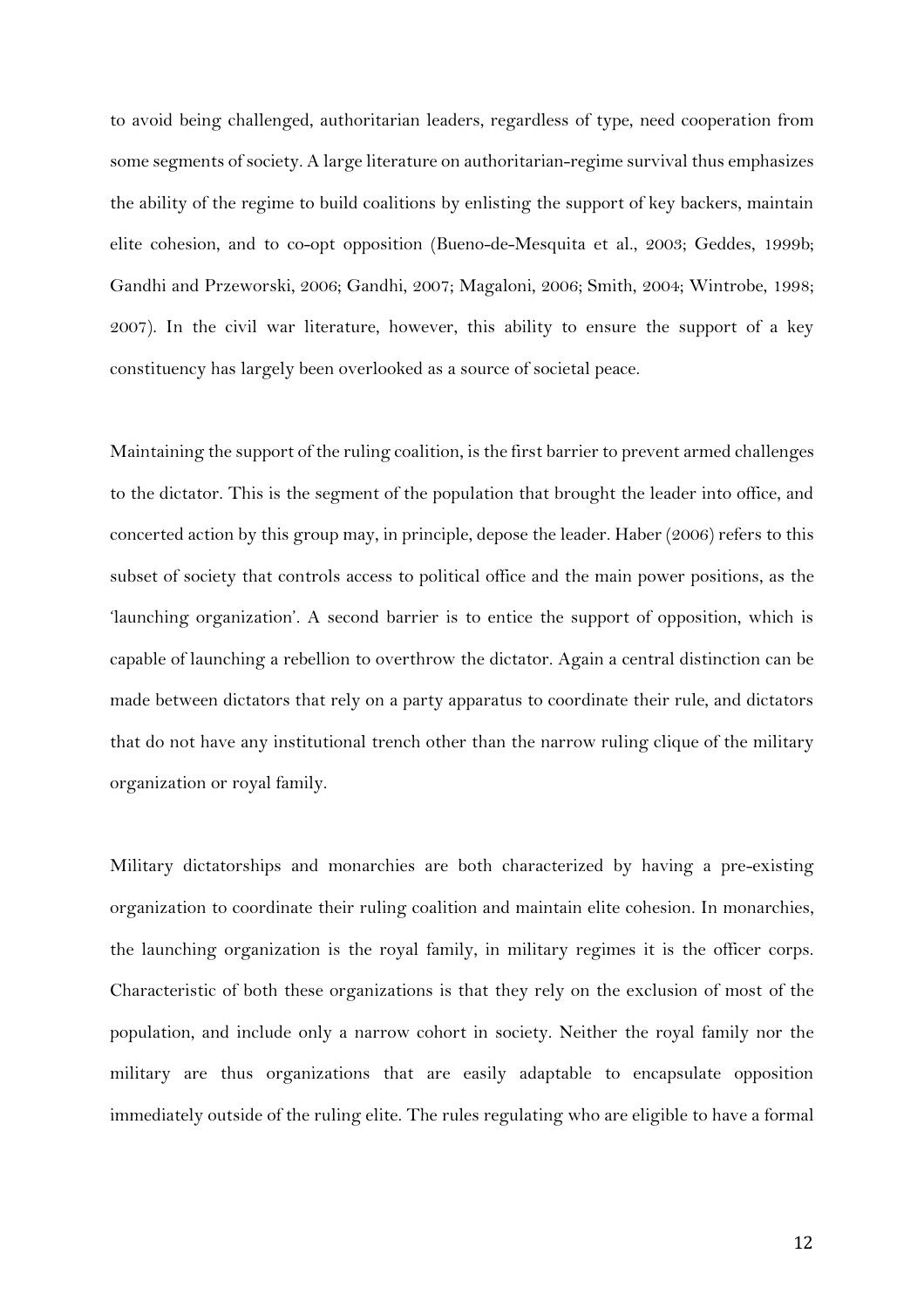say in policy, are narrowly formulated and neither the military junta nor the royal family have the societal reach to build broad ruling coalitions and entice the cooperation of 'outsiders'.

Furthermore, both monarchies and military regimes will often lack societal institutions to turn co-optation strategies into durable and self-enforcing arrangements to support their rule. Magaloni (2008) argues that successful co-optation requires institutions to regularize transfers to potential opponents so as to induce them to remain loyal to the regime and to have a vested interest in the regime's survival. Without an institutional framework, rentsharing arrangements will be built around on-the-spot transfers, and thus be marked by commitment problems on both sides. Restrained in their ability to use co-optation strategies to expand their societal base, the dictators of monarchies and military regimes are less likely to appease rivals who conspire to overthrow the regime.

Compared to military dictators, monarchies might still be better able to make inter-temporal agreements to offer private benefits in exchange for political support. Through practices of hereditary succession these regimes have mitigated the difficult problem of succession that haunts most authoritarian systems (Olson, 2000). Potential challengers from within the ruling coalition, deciding whether to invest their support in, or challenge, the regime are thus able to consider a longer time-horizon in which they are likely to be able to reap the pay-off from their investments. The opposite hold for their would-be dissenters within military regimes, since succession is not 'institutionalized' and the future value to be derived from being loyal in the present is more insecure.

In general I expect, however, that dictators that govern through political parties are better equipped to co-opt political opposition and thus avoid rebellion than either military regimes or monarchies. Dictators that rely on a political party to stay in power tend to have a large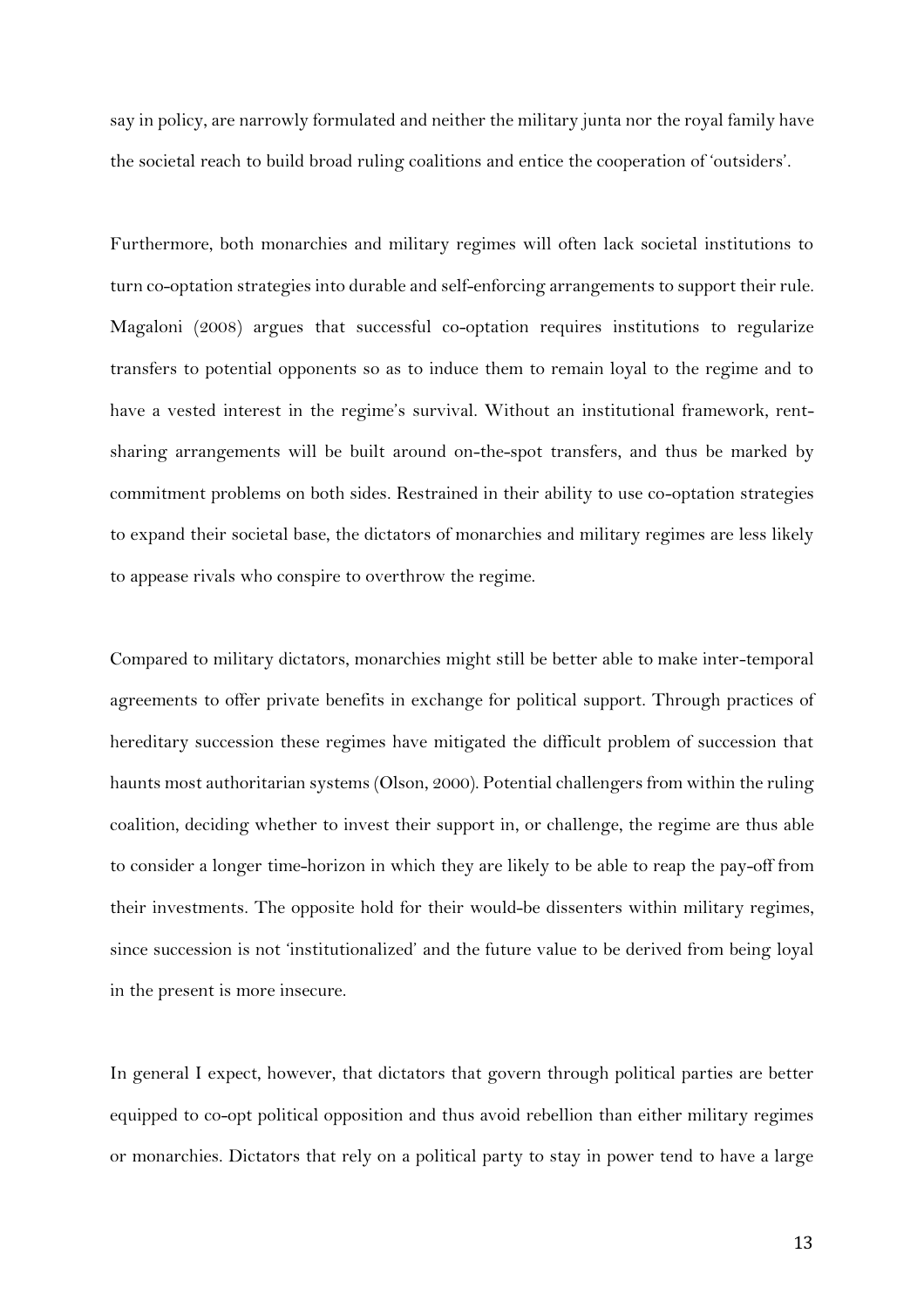'selectorate' – to use Bueno-de-Mesquita et al.'s (2003) terminology – that is, a large group of people with a right to express preferences in leadership and policy, and who are eligible to rise within the ranks of the organization and join the narrow governing clique. This makes these regimes particularly effective at co-opting a broader segment of political actors in society. This might for example include mid-level party officials and local leaders, who aspire to gain more powerful positions over time, and thus have strong incentives to remain loyal to the regime as long as it exclusively controls these spoils (Magaloni, 2008). In the words of Gandhi and Przeworski (2006: 15) 'a party offers individuals willing to collaborate with the regime a vehicle for advancing their careers within a stable system of patronage. In exchange for perks, privileges and prospects of career advancement, members of a single party mobilize popular support and supervise behaviors of people unwilling to identify themselves with the dictator'.

The party not only provides a forum where the dictator can make offers to distribute spoils in exchange for cooperation, but also a forum in which such promises can be enforced in manners that prevent defection on either side. Magaloni (2008) argues that the institutional framework of party regimes turns co-optation into durable de-facto power-sharing arrangements. First, the party organization can be expected to last into the future, and thus make credible that payoffs will continue into the future, for those who choose to side with the regime. Second, the party offers exclusive access to these privileges and positions. Government jobs, education opportunities, and regularized cash transfers can be selectively rewarded to loyal elements of the rank and file members of the party. Trade protection, government contracts and political positions can be offered to elite segments, conditional upon their cooperation. Offers of selective inducements to reward support, combined with a credible threat that the privilege can be withdrawn, serve as a deterrent against the shifting of loyalty among those who receive perks and privileges (Wintrobe, 1998).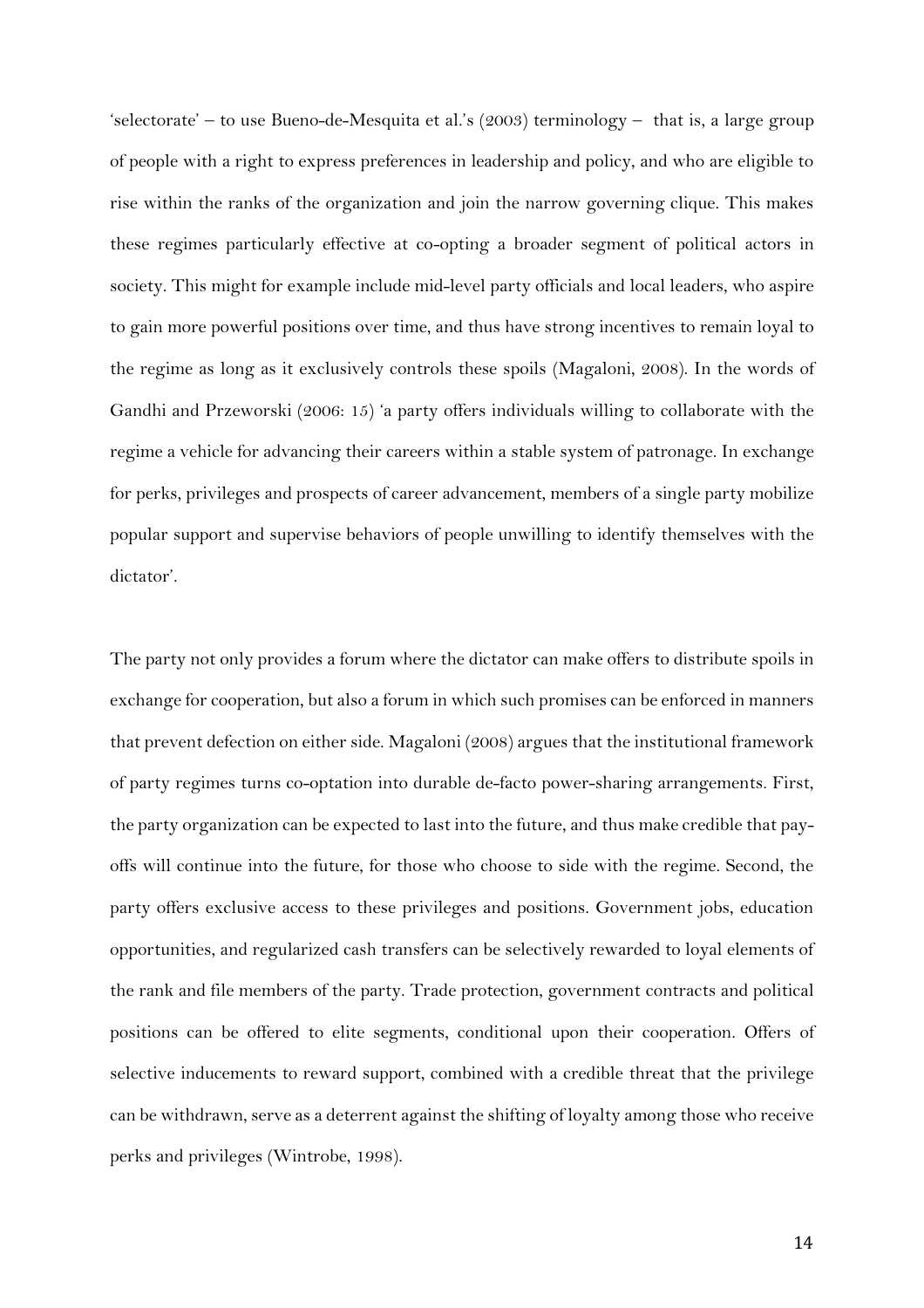What about the distinction between single-party and multi-party electoral autocracies? Both rely on co-optation strategies to avoid elite fractionalization, and selectively buy off political entrepreneurs to aggravate collective action problem for opposition. Single-party regimes provide, however, more efficient institutions for co-optation at the elite level. The combination of having a large selectorate and a narrow elite cohort that control executive power, is a strong deterrent against elite defection. These institutions provide strong incentives for potential coconspirators to remain loyal to the dictator. The costs associated with throwing one's loyalty behind a challenging faction is very high, both due to the loss of ample personal privilege in case of failure (Geddes, 1999a) and the low possibility of being included in future ruling coalitions given the large pool of eligible candidates (Bueno-de-Mesquita et al.,2003).

In multi-party autocracies, the presence of legal opposition parties empowers the opposition with an institutional venue for the mobilization. Magaloni (2008) argues that as a consequence, the dictator has to work harder and distribute more spoils to prevent defection at the elite level. A similar conclusion is reached by Bueno-de-Mesquita et al. (2003). However, since more people need to be bought off when dictators need to satisfy broad coalitions, the unit value of private perks and privileges in the rent-distribution scheme decreases. For the potential opponent who decides whether to challenge the regime or not, the pay-offs from investing in the present regime are lower and more uncertain since there are more actors that can legally aspire for political power. Elite cohesion is more fragile in multi-party autocracies.

Scholars note that the institutional configuration of multi-party authoritarianism itself reflects an ultimate co-optation strategy vis-à-vis opposition. The dictator tries to secure cooperation and retain power by providing political entrepreneurs with limited policy influence and privilege through opposition parties in exchange for acquiesce (Gandhi and Przeworski, 2006;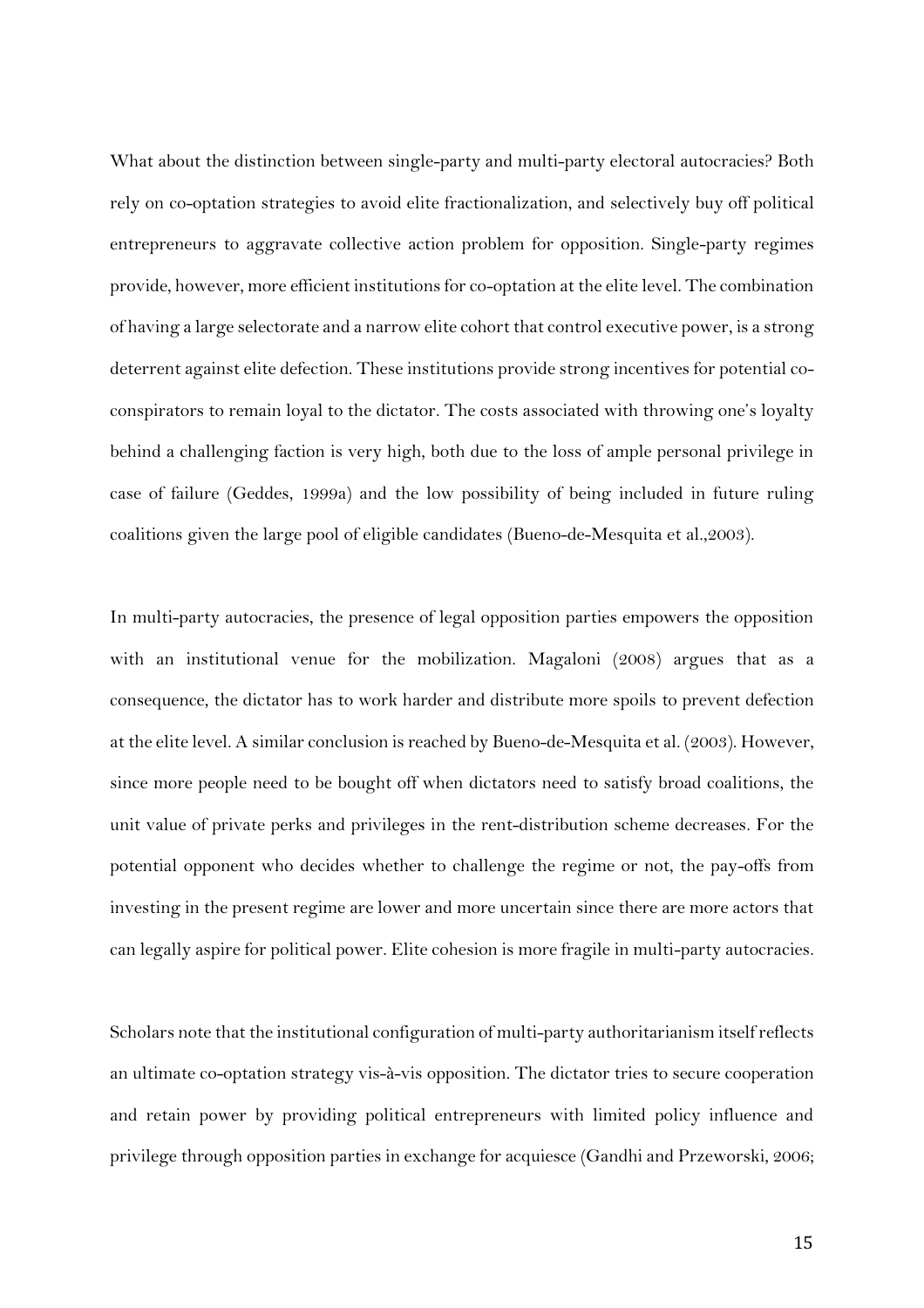Magaloni, 2008). Gandhi and Przeworski (2006) point out that a single party might sometimes not suffice to co-opt broad segments of the opposition. Given that competing parties can be tightly controlled, i.e. are 'fronts' rather than real competitors to the regime, the potential for co-optation increases as people simply have a broader selection of contracts to choose from. The introduction of multi-party elections implies, however, that the dictator has exhausted his co-optation potential. When challenged by opposition, the dictator has reached the institutional limits for efficient co-optation and a violent response is more likely.

The above argument again point to the vulnerability of military regimes and monarchies. Their political insulation in society renders these regimes with few other options than to fight off opposition, if challenged. Their opposite is the single-party regimes, which has the institutional infrastructure to efficiently co-opt both elite factions and mid-level party officers into its rule. The institutional infrastructure of single-party regimes thus facilitates both coercion and co-optation. This makes single-party regimes particularly resilient to armed challenges to their authority. Dictators in multi-party autocracies are somewhere in the middle. But compared to single-party regimes, they face more institutional constraints on their ability to offer political power or private transfers to opposition. Having exhausted their co-optation repertoire, and constrained in their use of coercion, fighting off opposition is the only option to maintain office if challenged. The theoretical arguments lead to the following expectations:

*Hypothesis 1: Single-party regimes run the lowest risk of civil conflict among authoritarian regimes.*

*Hypothesis 2: Military regimes run the highest risk of civil conflict among authoritarian regimes.*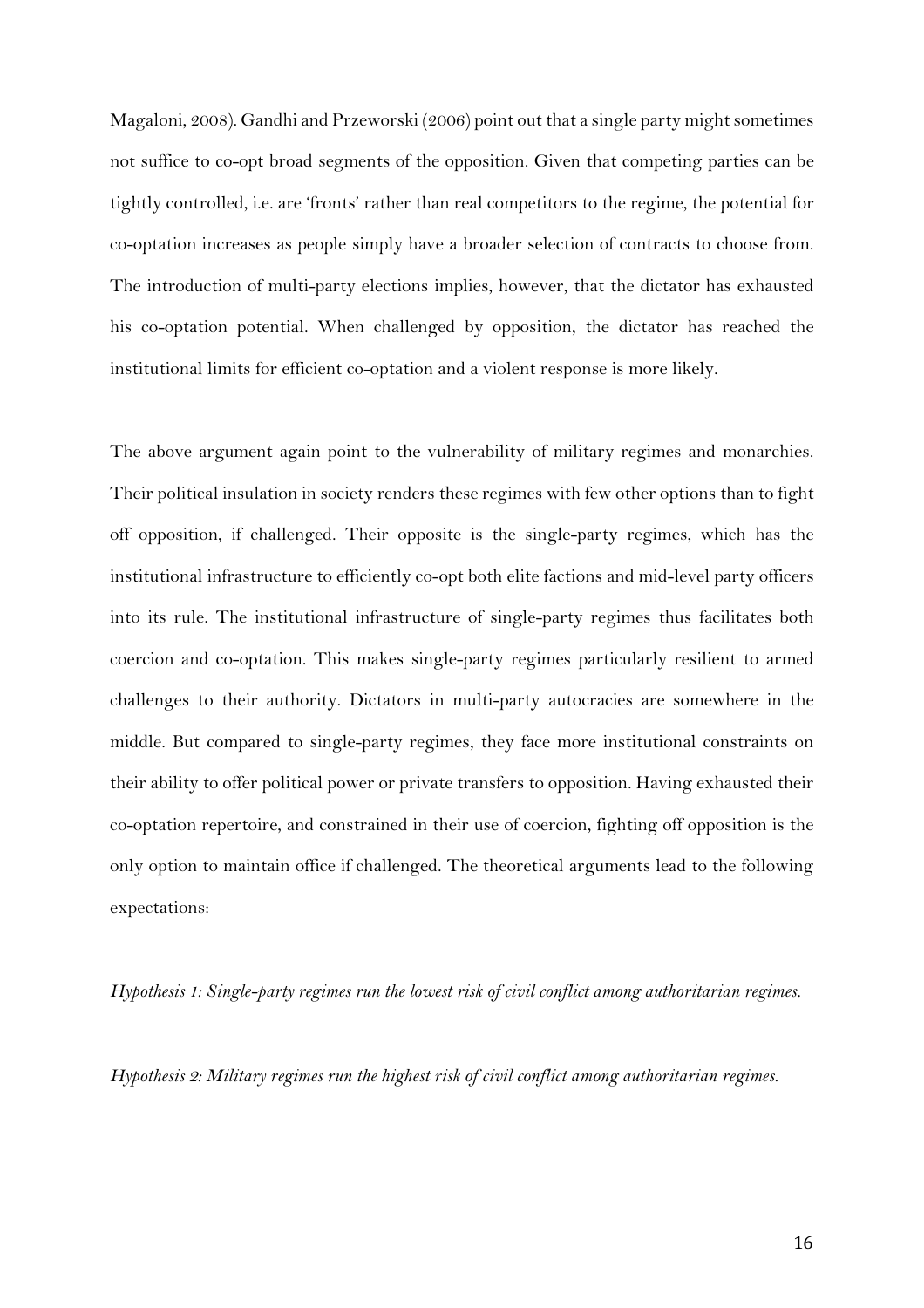*Hypothesis 3: Monarchies run a higher risk of civil conflict than single-party and multi-party electoral authoritarian regimes.*

*Hypothesis 4: Multi-party authoritarian regimes run a higher risk of civil conflict than single party authoritarian regimes.*

#### **4. Data and Research Design**

## **4.1 A Typology of Authoritarian Regimes**

During the last decade, the systematic study of authoritarian institutions has advanced considerably. Scholars report that institutional differences among authoritarian regimes are significant determinants of cross-country variation in regime failure (Geddes, 1999b; 2003), the risk of inter-state war (Peceny, 2002; Lai, 2006), target reciprocation in militarized disputes (Weeks, 2008) and differences in economic outcomes (Wright, 2008). This research is accompanied by a growing literature on how to classify authoritarian regimes, and scholars have proposed different typologies and empirical classification of countries over time (Geddes, 1999b; Linz, 2000; Diamond, 2002; Lai, 2006). The most significant contribution to this literature is a typology by Geddes (1999b; 2003), which distinguishes between personalist, single-party and military regimes, as well as hybrids of these institutional types.

To examine the association between authoritarian regimes and the onset of civil conflict, I rely on one of the most recent and comprehensive data sets. The data set, which classifies authoritarian regimes according to the 'modes of power maintenance', is collected by Hadenius and Teorell (2007b), and covers 192 countries in the 1972 - 2005 period. Hadenius and Teorell build on the seminal contribution by Geddes (1999b; 2003) to make a key distinction between *military regimes* and *single-party regimes*. Hadenius and Teorell furthermore separate the *single-*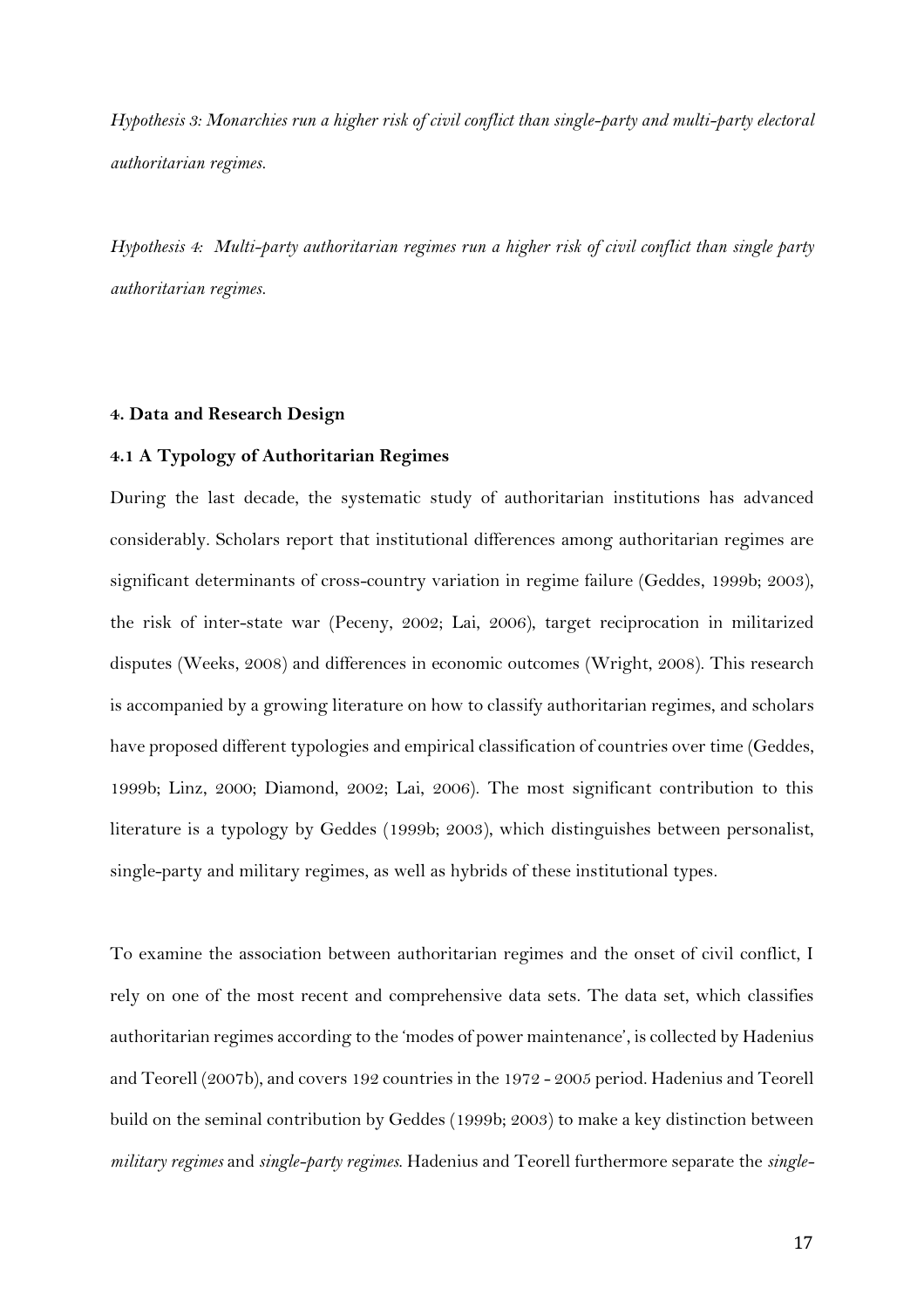*party regimes*, in which there is only one legal party, from the *multi-party electoral autocracies*, in which one or more opposition parties are allowed to contest the election, but that still are authoritarian because the connection between voter preferences and electoral outcomes is marred by irregularities. Multiparty electoral autocracies have emerged as a prominent regime type in the wake of the third wave of democratization (c.f. Diamond, 2002; Howard, 2006; Magaloni, 2008; Schedler, 2006), and the inclusion of this category is a major improvement of the Hadenius and Teorell data over alternative data sources. The last main category in Hadenius and Teorell's data is the *monarchies*.

Contrary to Geddes, Hadenius and Teorell do not treat personalist regimes as a separate type. They argue that personalism is a secondary trait of a regime that can be more or less present in all regimes. Personalism should accordingly qualify the types rather than constitute a category of its own. Similar points are made by Lai and Slater (2006: 115), who argue that the personalist category hides the regimes' infrastructural institutions (see also Brooker (2000), and Magaloni (2008)). Because of the considerations discussed above, I choose the Hadenius and Teorell dataset for my main analysis, but given the centrality of Geddes data for studies of authoritarianism, I also rely on an updated version of her data set, which is provided by Wright (2008) to check the robustness of the results.

Hadenius and Teorell's initial separation between democracy and autocracy is set at the 7.5 score on a 10 point scale created by taking the average of the Polity and Freedom House score (both converted to range between 0 and 10). For more information see Hadenius and Teorell (2005; 2007a; 2007b).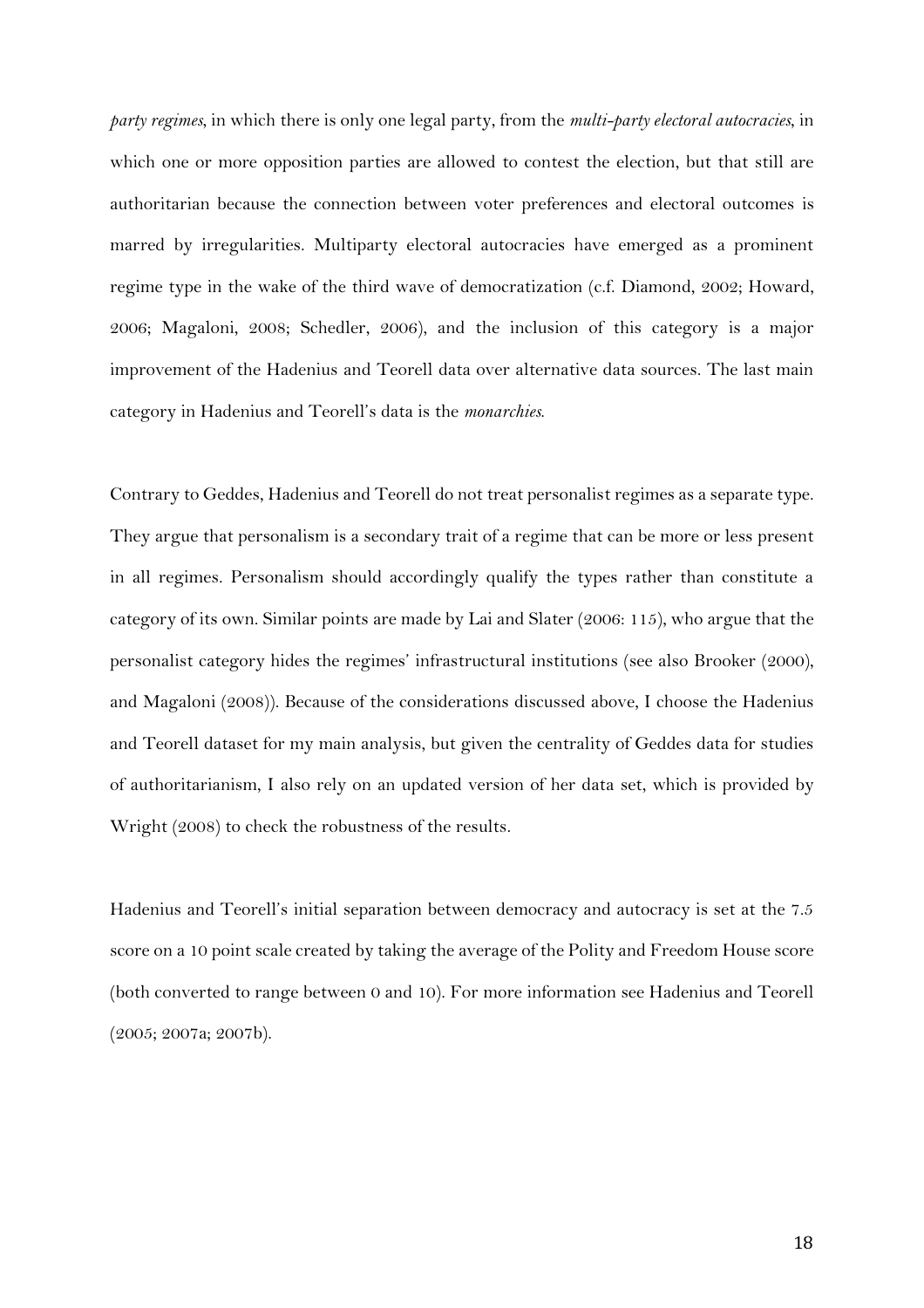There is a group of countries that do not belong in any of the four categories suggested by Hadenius and Teorell (military regime, single-party regime, multi-party electoral autocracy and monarchy).<sup>5</sup> These countries make up a residual category that I refer to as *other regimes*. 6 Some of the authoritarian systems exhibit characteristics from more than one category. I use a simplified version of the original typology where all military regimes with amalgams are treated as military, all monarchical regimes with amalgams are treated as monarchies etc.. Together with a dummy variable for consistent democracy, this provides a comprehensive classification of all regimes in the period under study.

Table 1 reports descriptive statistics for each of the authoritarian regime variables. In total, 66% of the 4,576 country-year observations in the dataset have an authoritarian form of government between 1973 and 2005. Of the 157 civil conflicts that started during this time period, approximately 130 did so in an authoritarian polity. Table 1 also reports the average Polity scores for each regime category.

# **4.2 The Onset of Civil Conflict**

 $\overline{a}$ 

For my dependent variable, I use data on armed conflict from the UCDP/PRIO Armed Conflict Dataset, v.4-2007 (Gleditsch, 2002a). An intrastate armed conflict is defined as a contested incompatibility between a government and one or more opposition groups that results in at least 25 battle deaths in a year.<sup>7</sup> The onset of civil conflict is a dichotomous variable taking on the value of unity in the year a conflict breaks out, and zero otherwise. If the conflict intensity falls below the casualty threshold for two consecutive years, the next

<sup>5</sup> These include for example; the theocratic rule in the Islamic Republic of Iran from 1979 to the present day, and in Afghanistan under the Taliban; and the transitional rule of post-conflict Burundi between 2001 and 2004.

<sup>6</sup> There is also a category referred to as 'no-party regimes' where elections are held but only individuals are allowed to participate. There are only six country-year observations in this category – Haiti from 1972 to 1979 – and I merge this category with '*other'*.

<sup>7</sup> See also the Uppsala Conflict Data Program homepage at http://www.pcr.uu.se/research/UCDP/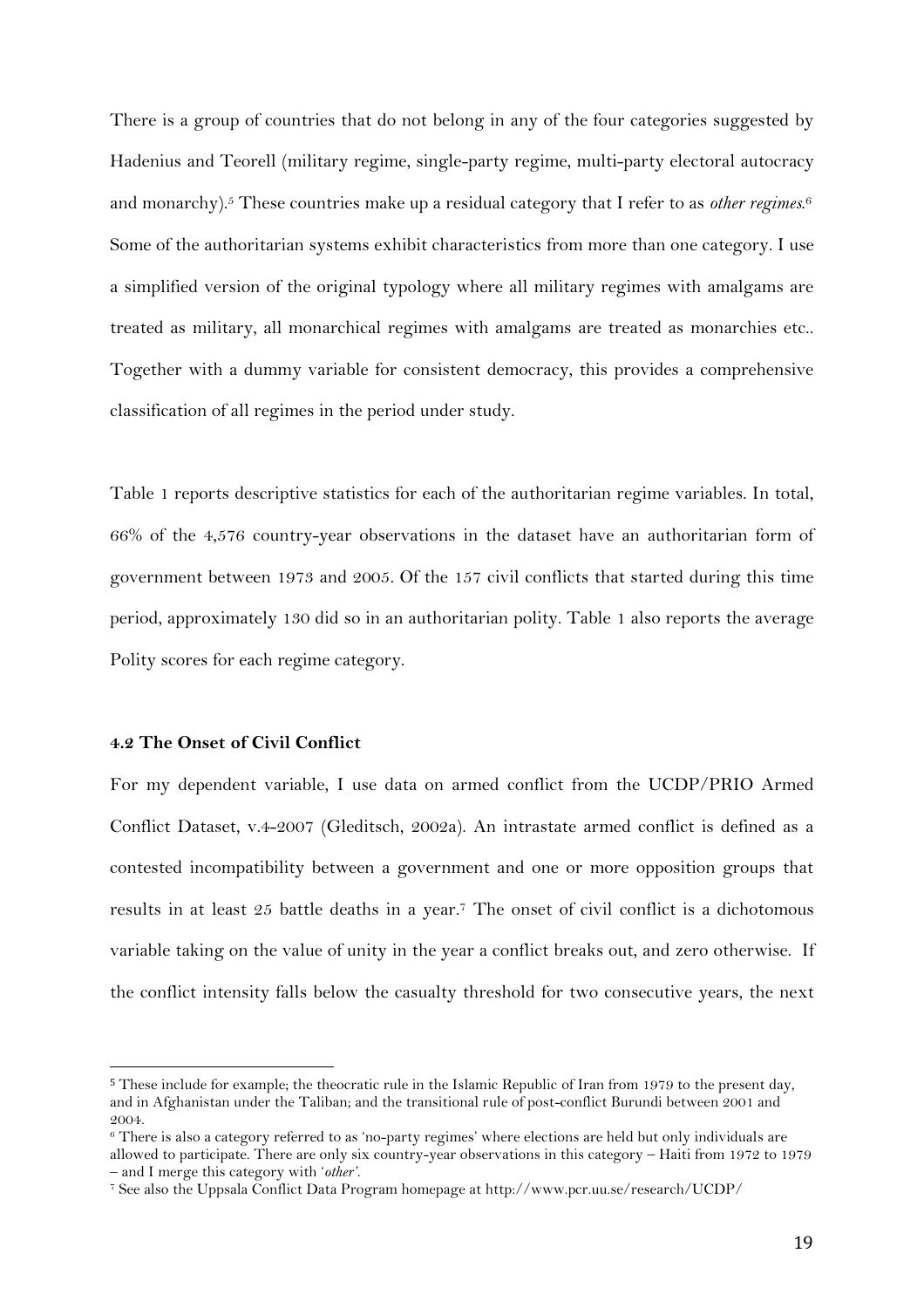observation of the conflict is treated as a new onset. Since the UCDP/PRIO dataset allows for multiple onsets of armed conflict, country-years with ongoing conflict are kept in the dataset. The risk of a new conflict onset is, however, likely to be influenced by an ongoing conflict in the country, particularly in small countries. I therefore add a control variable taking the value of unity if there was an ongoing conflict in the previous year, and zero otherwise.

#### **4.3 Control Variables**

 $\overline{a}$ 

In the analysis I include control variables that previous research has found to be associated with civil conflict, and that could also be associated with regime type. Previous research has identified economic development as one of the most robust predictors of civil peace. Many studies have also discussed the relationship between form of government and level of economic development (Boix, 2003; Przeworski, 2000). I control for *per capita income* using the expanded GDP dataset v.5.0 from Gleditsch (2002b). <sup>8</sup> From the same data source I also include a control for *population size*, since previous research shows that more populous countries run a higher risk of conflict (Hegre, 2006) and country size also could influence regime type. To reduce the influence of country observation with very high values, I take the natural log of both GDP per capita and population. I control for ethnic diversity using the updated *ethnic fractionalization index* (ELF) from Fearon and Laitin (2003). ELF ranges between 0 and 1 and denotes the probability that two randomly drawn people in a country belong to the same group. I refer to Fearon and Laitin (2003) for further details on the sources and the construction of this data. Previous research has found that the risk of armed conflict is associated with political instability (Hegre et al., 2001; Fearon and Laitin, 2003) and that some authoritarian regime types are more unstable than others (Geddes,1999a; Hadenius, 2007b). Hence, to parse out the impact of regime type from the effect of political instability, I include a control for *time since last regime change*. Since the influence of regime transitions is likely to

<sup>8</sup> The data is made available by the author at http://privatewww.essex.ac.uk/~ksg/exptradegdp.html.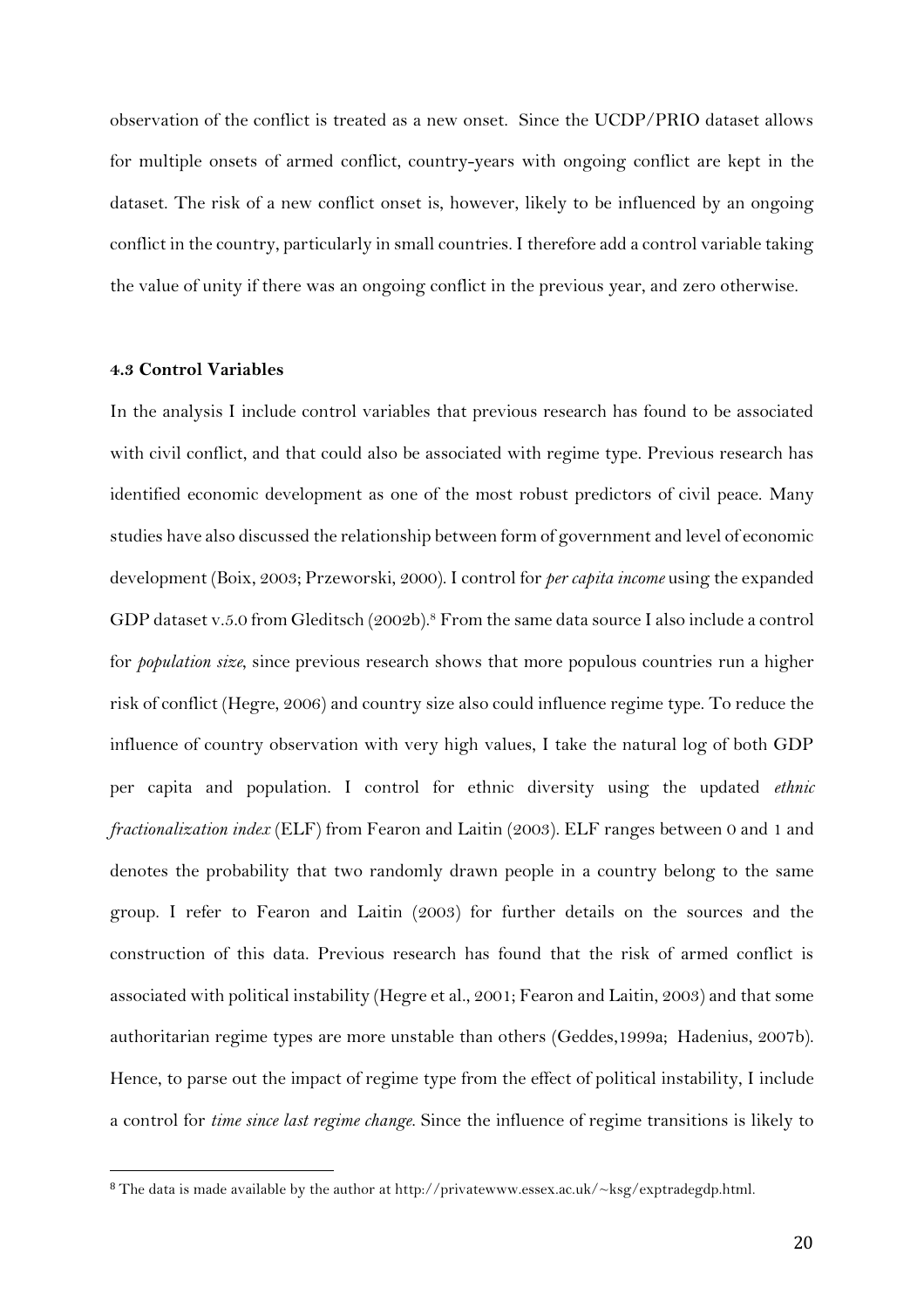decrease over time, this variable is constructed as a decay function of the time since last transition from one regime category to another, which is given by  $2^{(-time\ since\ last\ onset/\alpha},$  where  $\alpha$  is the half-life parameter (Hegre et al., 2001). I choose a functional form where the influence of last regime change decays over time with a half-life of three years.

To examine my hypothesis on the impact of authoritarian regime types on the risk of civil conflict, I use logit analysis. The estimation reports robust standard errors, clustered by country. To address the problems associated with time-dependence in binary time-series cross-sectional analysis, I add a variable that records the time since the last onset of armed conflict. Since the influence of an onset of armed can be assumed to decrease over time, I specify also this variable as a decay function (Raknerud and Hegre, 1997). The exponential function of the time that has passed without the onset of armed conflict is given by  $2$ <sup>-time since</sup> last onset/ $\alpha$ , where  $\alpha$  is the half-life parameter. I choose a functional form where the influence of an onset of armed conflict decays over time with a half-life of two years. For countries with no recorded civil conflict over the observed period, I specify the decay function to be close to zero.

#### **5. Results**

Table 2 presents the result for the empirical model that examines the association between authoritarian regime characteristics and the onset of civil conflict. I begin with a simple model without any control variables, except a decay function of time since conflict to control for temporal dependence between the observations. The reference category in Table 2, Model 1, is single-party regimes, since the theoretical argument suggests that these regimes run the lowest risk of civil conflict. In support of this expectation, the estimated effect of military regime on the risk of civil conflict is positive and significant, compared to single-party regimes. Also multi-party electoral autocracies run a higher risk of civil conflict than singleparty regimes. These results indicate that single-party regimes – when compared to other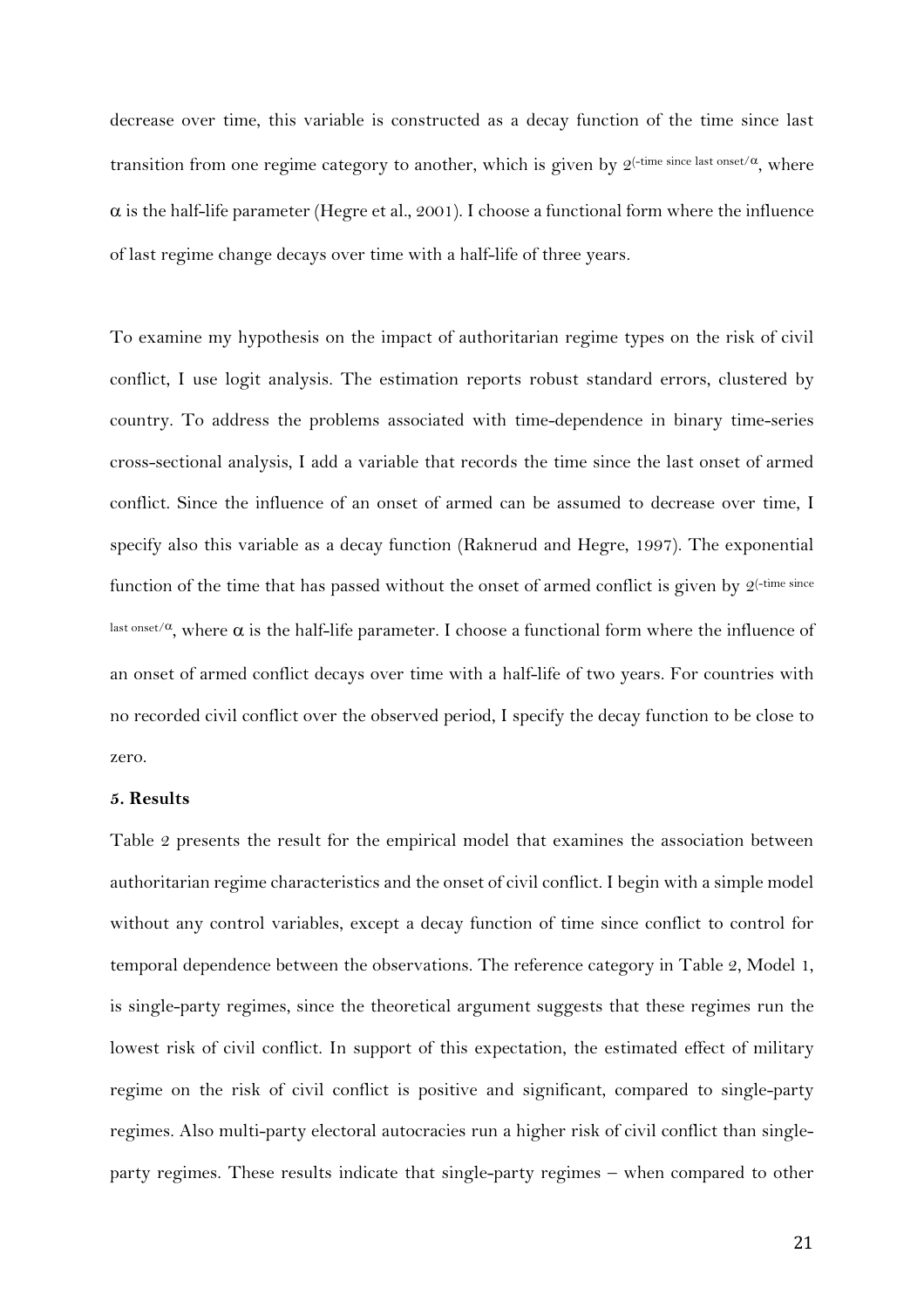authoritarian systems - possess institutions that make them particularly resilient to armed challenges to their authority. In sum, these findings lend support preliminary to Hypotheses 1, 2 and 4.

# Table 2 about here

In the same model, the association between monarchy and civil conflict is negative, but not statistically different from the risk of conflict in single-party autocracy. Contrary to Hypothesis 3, monarchies do hence not seem to share the military regimes' vulnerability to conflict. In fact, in direct comparison with both military regimes and multi-party autocracies monarchies have a negative and significant association with civil conflict. Why are monarchies more similar to single-party regimes when it comes to conflict risk? The theoretical section suggested that monarchies might be more credible in their promises of rent-sharing arrangements and thus more equipped to solicit the long-term support of coalitions because they have mitigated some of the insecurity surrounding autocratic leadership succession. Furthermore, they also have the force of tradition or historical authority that might heighten the credibility of the regime among those whose support the dictator wants to enlist, much like the role of ideology in single-party regimes.

The results reported in Table 2, Model 1, are largely supportive of the main theoretical expectations. However, these results neglect the role of important factors that we know are associated with both regime type and conflict. In Table 1, Model 2, I move on to report the results when all appropriate controls are included. I retain single-party regime as the reference category. Even with all relevant controls, military regimes run a higher risk of experiencing a civil conflict than single-party regimes. Holding all control variables at their mean value, a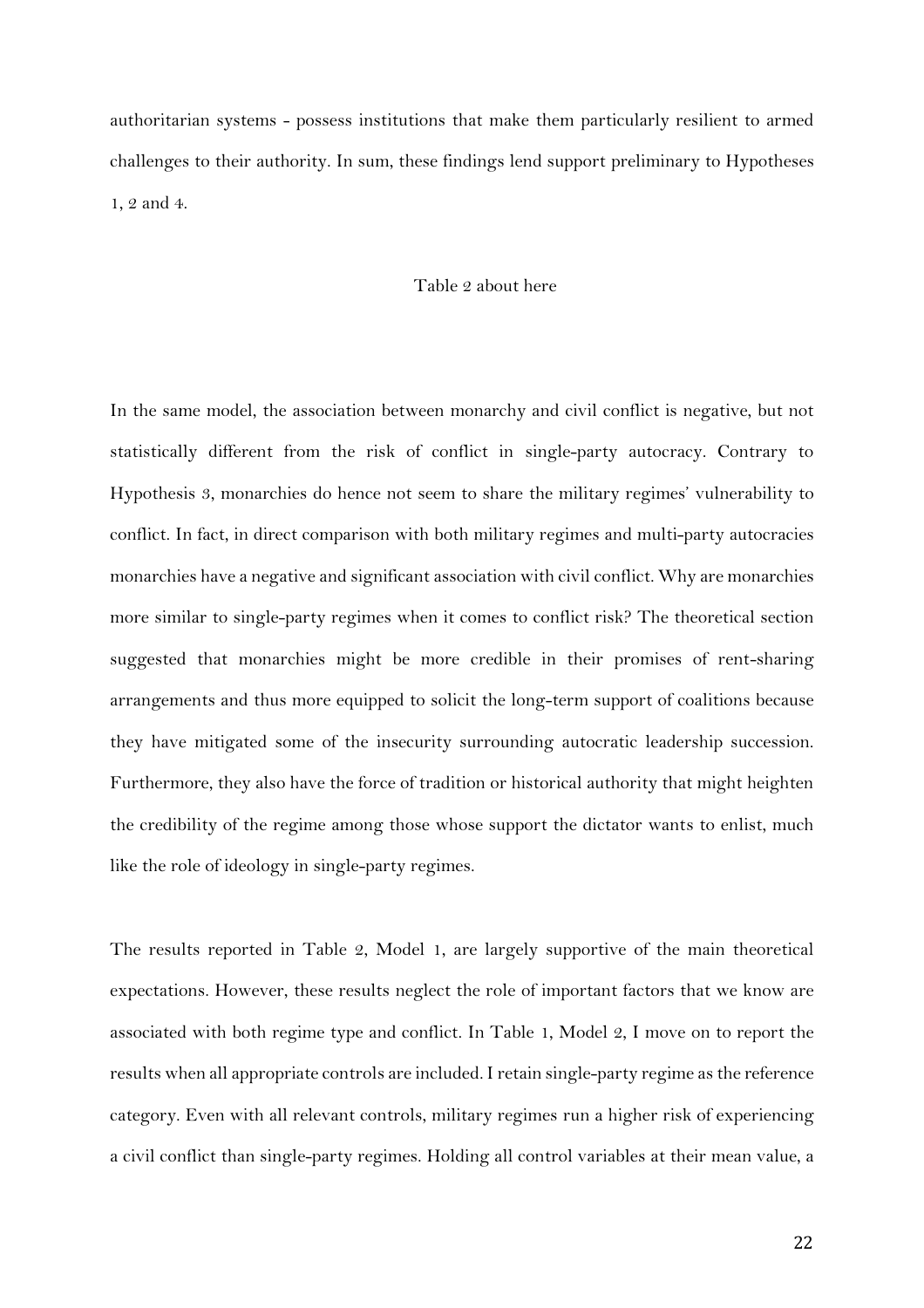military regime has a 1.6% annual predicted probability for a conflict outbreak, compared to a 0.7% annual predicted probability of conflict in a single-party authoritarian regime. <sup>9</sup> Also the results for the multi-party electoral autocracies hold up, thus providing stronger evidence that these have a higher risk of civil conflict than single-party regimes. Holding all control variables at their mean, the risk of civil conflict doubles – from 0.7% to 1.5 % – if moving from the single-party to the multi-party autocracy category. The overall low baseline risks reflect that civil conflict is a rare event, but the relative increase in risk association with military and multi-party electoral authoritarian institutions is quite substantial.

Contrary to the expectation conveyed in Hypothesis 2, the risk of conflict in military regimes is no higher than the risk of conflict in multi-party electoral autocracies. In a pairwise comparison the estimated effects for these two regime types are not statistically different from each other. Hence, a party apparatus per se is not sufficient to avoid conflict. To provide carrots and sticks that are sufficient to appease potential opponents and avoid rebellion, the party must be 'the only game in town'. In sum, these results lend support to the argument that dictators in single-party regimes are least likely to be challenged by a rebellion. Still, the finding that military regimes run a higher risk of civil conflict is perhaps the most novel result of this study. This is an association that the aggregate regime measures used in previous studies could not identify.

In a model with all control variables included, I detect no statistically significant association between monarchy and civil conflict, in a comparison with single-party, multi-party and military autocratic regimes. There is hence no support for Hypothesis 3. The peaceful attributes of monarchies noted above therefore seem to be better explained by other co-

<sup>9</sup> I estimate the substantive effects using *Clarify* (King, 2000), which is available from http://gking.harvard.edu/.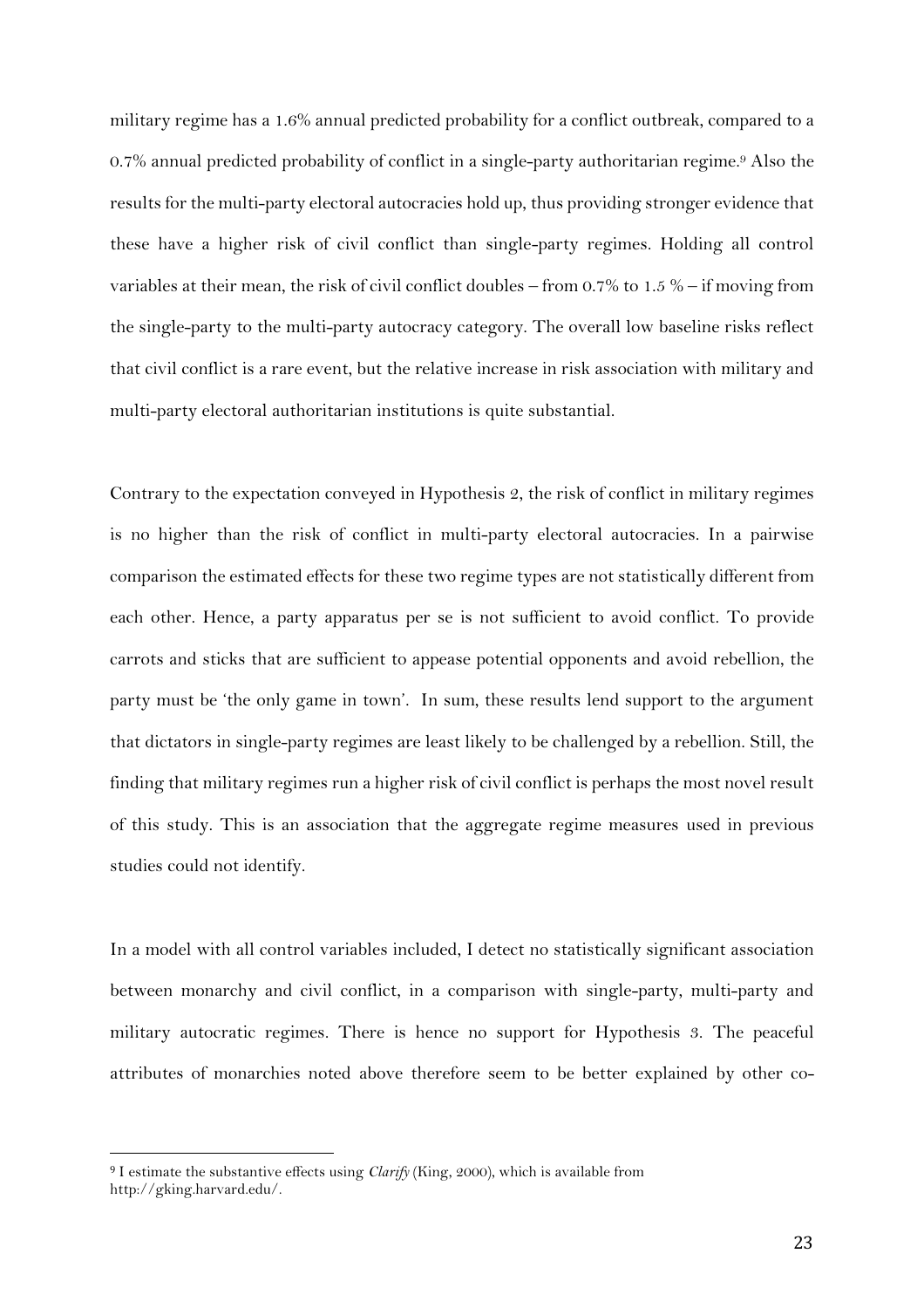variates of monarchy, rather than particular institutional traits of these polities. Most of the current monarchies are found in the Middle East, and primarily due to their oil-rich economies they have the highest average GDP per capita among all regime types in this study. My results indicate that it might be difficult to parse out the effect of this particular rent-distribution regime from the effect of monarchy per se.

In Table 2, Models 3 and 4, I probe further into the results and examine how the heightened risk of conflict in military regimes and multi-party electoral autocracy is related to the duration of these regimes. While I have no separate hypotheses regarding the association between regime tenure and the risk of conflict, the theoretical argument suggest that the risk of conflict decreases the longer the regime stays in power. To examine this expectation, I create an interaction-term between the decay function of the time since last regime transition (which is centered on its mean to ease interpretation), and each of the two regime dummy variables. First, all regime types are likely to over time develop institutions that facilitate their bargaining with societal organizations. Second, the theoretical argument suggests that regime changes that involve political concessions are endogenous to the political bargaining between the opposition and the leadership. The introduction of multi-party elections might thus reflect strategies to co-opt opposition (c.f. Acemoglu, 2006b; Gandhi and Przeworski, 2006; Geddes:2007; Magaloni, 2008). A military take-over might also be precipitated by a strengthening of opposition movements that trigger military intervention to restore order.<sup>10</sup> If so, we should expect the probability of conflict to be highest immediately after the transition, reflecting underlying tensions in society that brought these on.

 $\overline{a}$ <sup>10</sup> Incidences where a military take-over is preceded by armed conflict are not influencing the results since I introduce a one-year lag on the regime variables, and all ongoing conflict years are recorded with a zero on the dependent variable.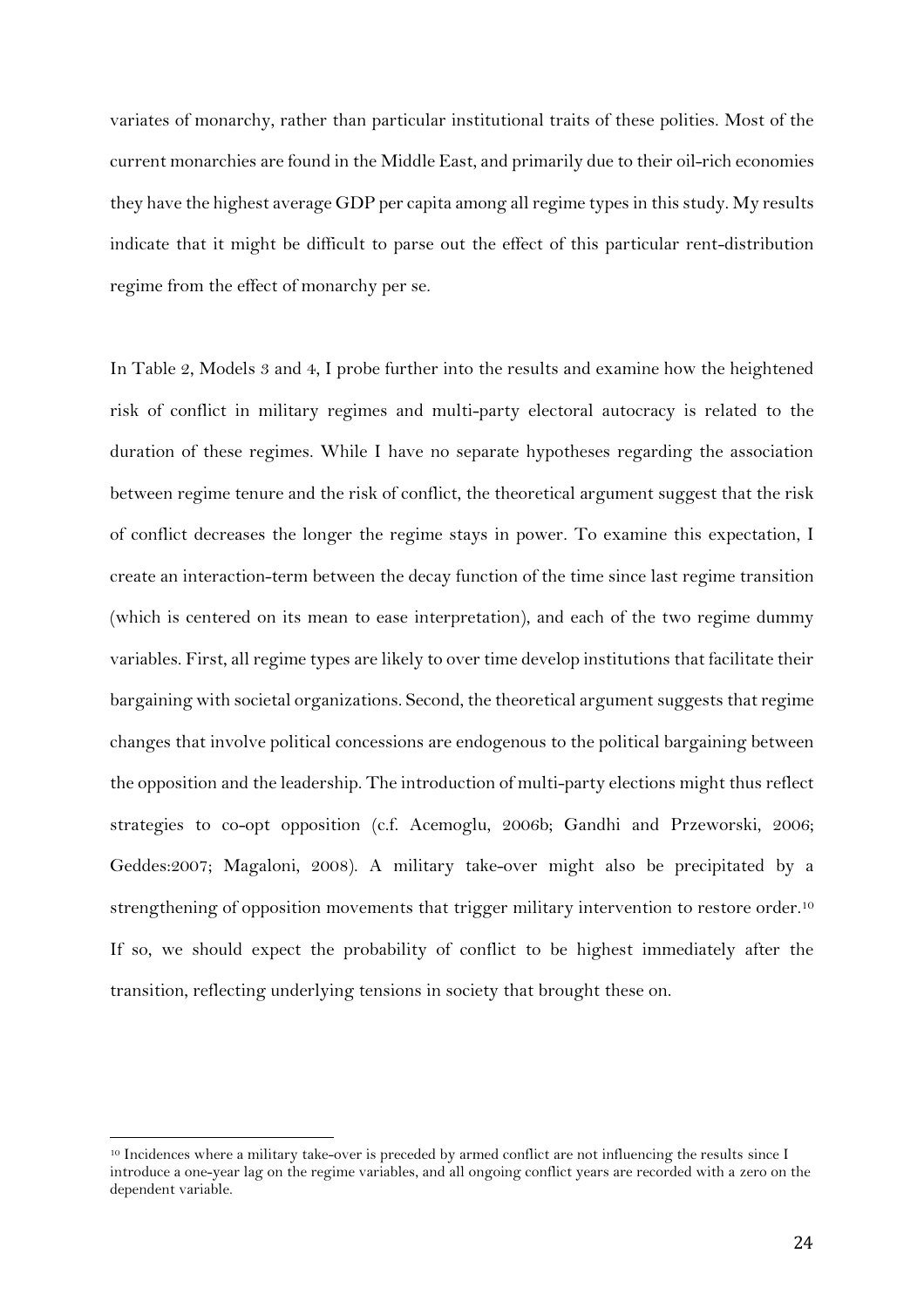For the military regimes this expectation does not bear out. The interaction term is negative and significant. Since the value for the decay function of the brevity of the regime is largest immediately after a regime transition, this suggests that the risk of conflict increases with the time that has passed since the military came to power. The coefficient for military regimes (in this model the estimate refers to the conditional effect when the value of the brevity of the regime variable is zero, i.e. at its mean) remains positive and significant. But the large negative value on the interaction term suggests that immediately after a regime transition, the association between military regimes and civil conflict is negative – compared to the effect of single-party regimes. The resilience of military regimes to violent rebellions then decreases with time. Figure 1 plots the estimated effect of the tenure of the military regime on the risk of civil conflict in log(odds) based on the reported coefficients, and a 95 percent confidence interval. The figure shows how the risk of civil conflict increases with the duration of the military regime, but also shows that the effect of military regime does not become statistically significant until regime duration exceeds approximately three years.<sup>11</sup>

#### Figure 1 about here

For the multi-party electoral autocracies, the interaction term with brevity of regime is positive and significant. Hence, similar to the military regimes, the impact of multi-party authoritarianism on the risk of civil conflict is conditioned by the time the regime has held power. However, for these regimes, time works in the opposite direction. The risk of conflict is highest after a regime transition, and then declines over time. One interpretation of this

<sup>&</sup>lt;sup>11</sup> The main results are not sensitive to choosing a different half-life parameter, such as  $5$  or 8 yrs.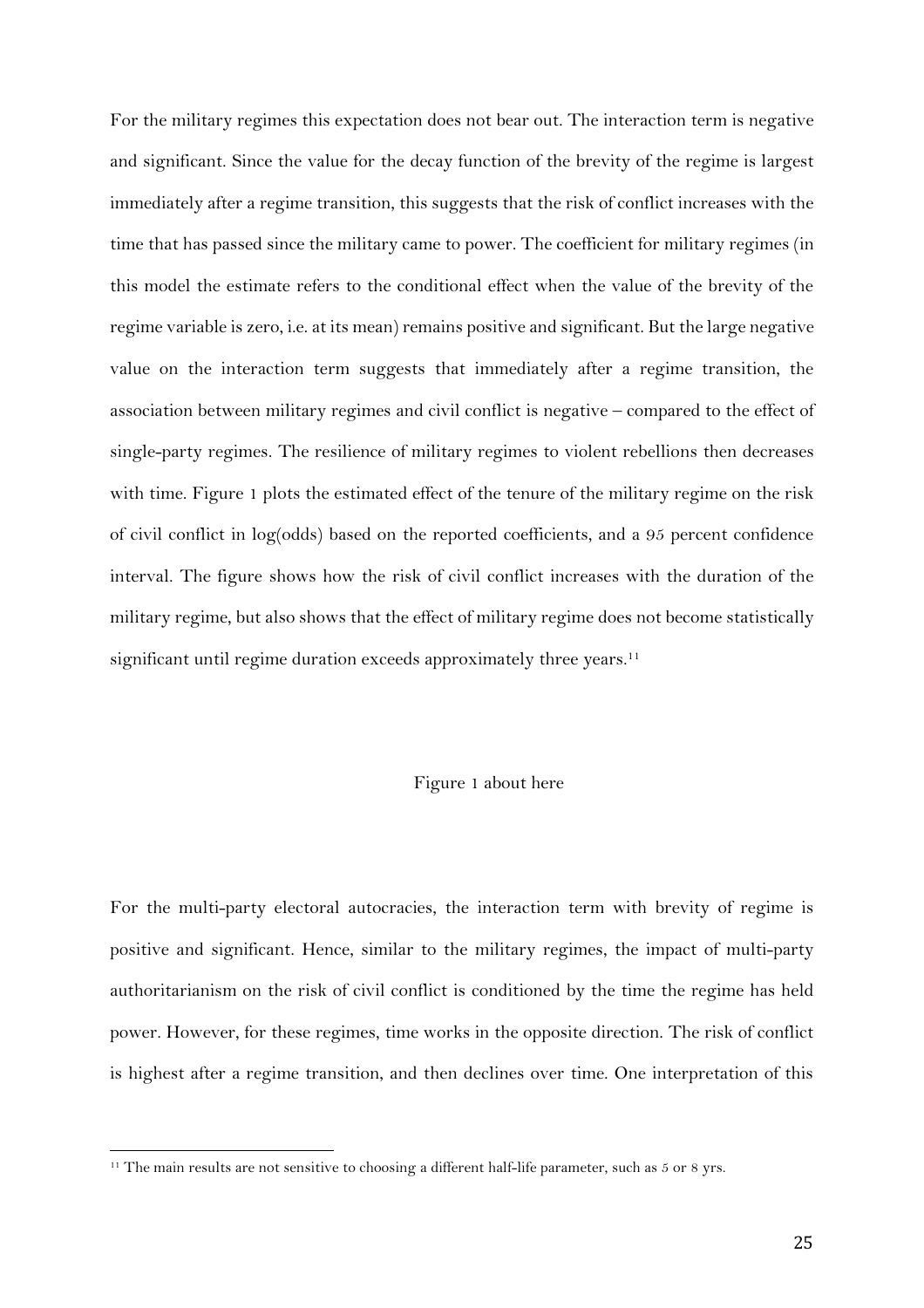finding is that, over time, the dictator's party establishes a hegemonic position, and comes to resemble single-party regimes. Figure 2 plots the estimated effect on conflict risk (in log(odds) relative to the baseline) of the tenure time of a multi-party electoral autocracy, and 95 percent confidence intervals.

#### Figure 2 about here

The results reported in Table 2, Models 3 and 4, contribute to the literature on how political instability influences the risk of conflict. The results suggest that the effect of regime transitions on conflict is not homogenous, as previous research has assumed (c.f. Hegre et al.,2001; Fearon and Laitin, 2003), but instead conditioned by the type of regime that takes power. Contrary to earlier arguments that political transition leads to a heightened risk of conflict, the unraveling of military authority seems to be precipitated by the time the regime has held power. A military take-over might thus initially induce a sense of stability, but over time the inability to co-opt actors beyond the military apparatus renders them increasingly vulnerable to insurgencies aimed at overthrowing the regime.

The results for the control variables largely support prevailing theories about the determinants of civil conflict. Economic development is associated with a lower risk of conflict across all models. I find consistently that countries with large populations run a higher risk of conflict. The same goes for countries with high levels of ethnic fractionalization. I do not find a statistically significant effect of recent regime transitions in Table 1, Model 2, but the results reported in Models 3 and 4 shed some further light on why this is the case. The control for political instability in the main model still works to parse out the effect of political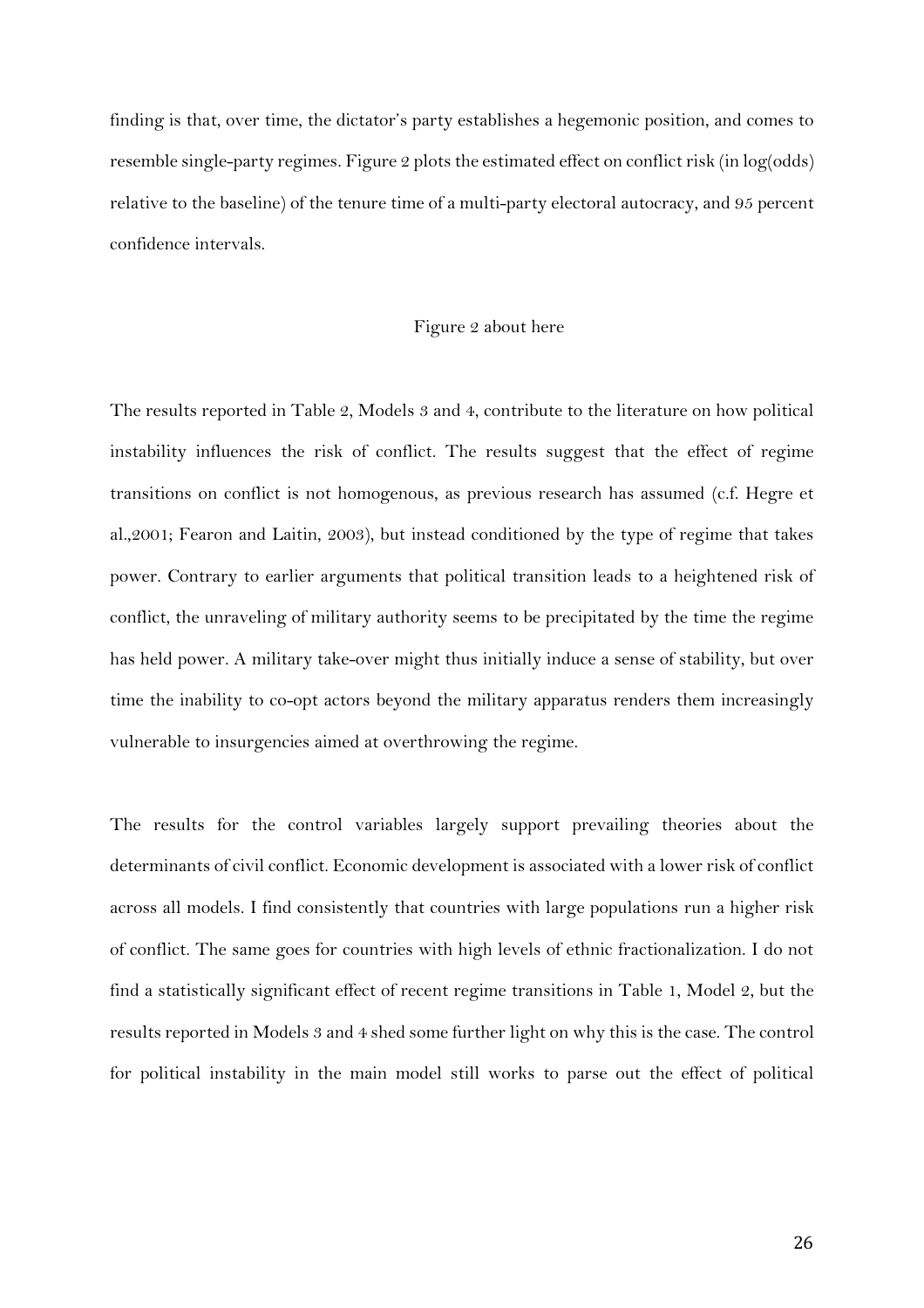transitions from the effect of regime characteristics<sup>12</sup>. As expected, ongoing conflict has a negative influence on the probability of a new onset in the same country, but is only significant in one of the models. The brevity of peace variable has a positive and significant effect on the risk of conflict, suggesting that countries with a recent legacy of armed conflict run a higher risk of renewed onset. In addition to the controls reported in Table 2, I have also ensured that the results are not due to particular Cold-War effects by adding a control for the Cold-War period (results not reported here). The results are furthermore robust to the inclusion of a control for oil dependence denoting whether the country receives more than 1/3 of its export earnings from oil (Fearon and Laitin:2003). Last, the results remain substantially unaltered when I include the Polity index in the model. The results hence seem to stem from qualitative differences in authority characteristics, rather than reflecting some underlying measure of 'democraticness'.

In Table 3, I proceed to examine two alternative specifications of the dependent variable. First, I examine whether the heightened risk of armed conflict in military regimes is explained by the higher risk of military coups in these systems. (see Brooker, 2000; Nordlinger, 1977). Coups imply that discontent within the military takes the form of a violent revolt, where the conflict parties are fractions of government fighting each other. Several scholars note the vulnerability of military regimes to internal splits within the ruling elite – particularly between the political leadership and professional officers (Geddes, 1999). If these coups claim at least 25 battle-related deaths, they are recorded in the UCDP/PRIO conflict data set. To examine whether the incidence of military coups is driving the results reported above, I employ data collected by Cunningham (2006) that records whether the conflict in the UCDP/PRIO data was a coup or not, and use this variable to exclude the 23 onsets of armed

 $12$  The main results are robust to alternative controls for political instability. I have tried to include a dummy variable denoting if the country has experienced a transition from one regime type to another in any of the past three years, and a dummy variable denoting if there has been a change larger than 3 points on the combined Freedom House and Polity scale during the past three years.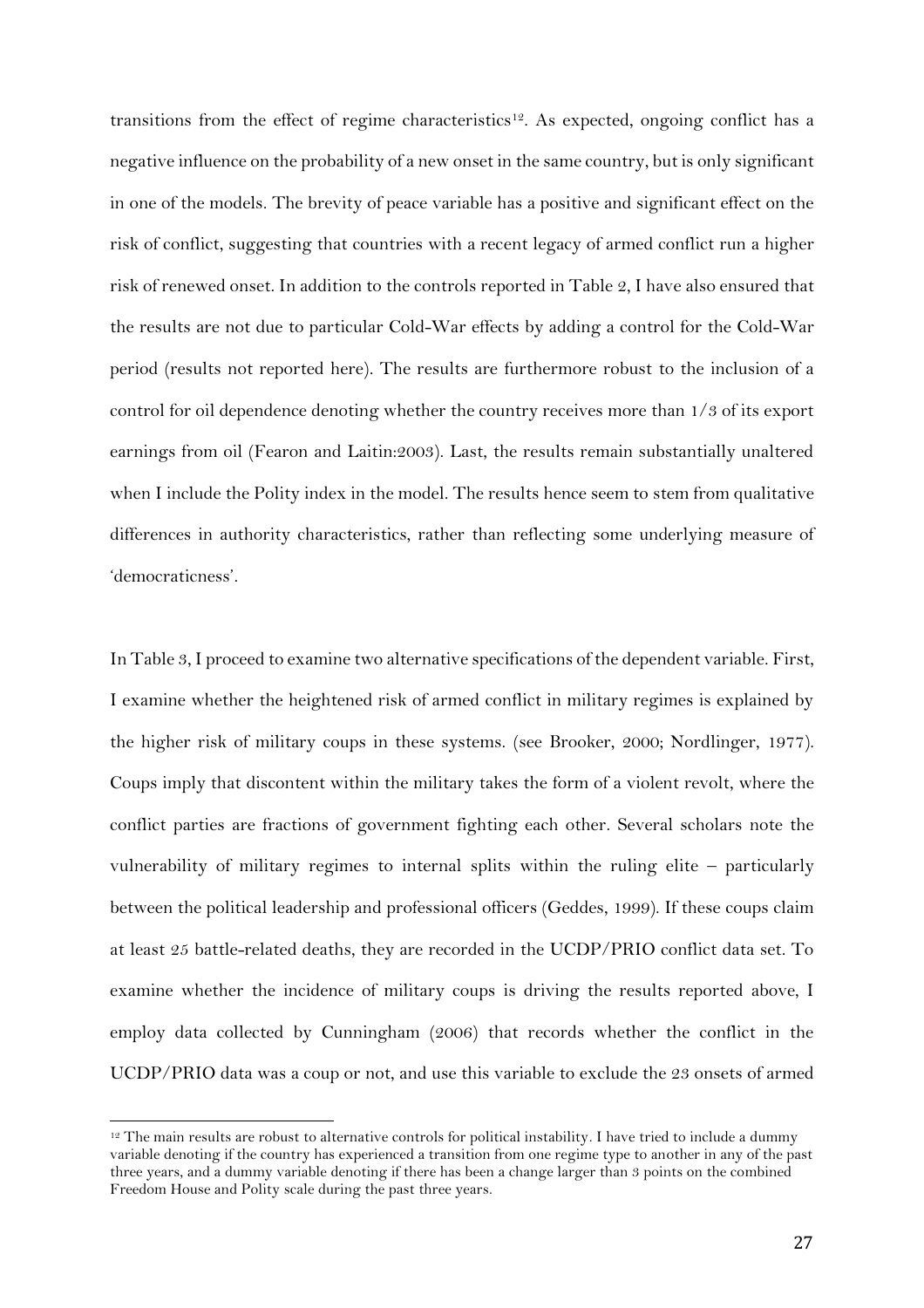conflict from the original data where the challenger to government authority comes from within the military.<sup>13</sup> In Table 3, Model 1, I report the results when using this recoded version of the dependent variable. Even when the coups recorded in Cunningham's data are excluded, the military regime category remains a significant predictor of armed conflict. The same also holds for the multi-party electoral autocracies.

#### Table 3 about here

Next, I employ a more restrictive definition of civil conflict, including only those conflicts between a government and an opposition group that caused at least 1,000 annual battle deaths. Apart from the intensity threshold, the operationalization of the dependent variable remains the same as above. As reported in Table 3, Model 2, the military regime type remains associated with the risk of civil conflict using this higher threshold. Compared to single-party regimes, the military regimes run twice the risk of experiencing a civil conflict: the predicted probability of civil conflict breaking out is 0.9% and 2.1% for these types respectively, holding all control variables at their mean. Interestingly, the presence of multi-party electoral autocracy does not have a statistically significant association with a higher risk of civil wars of *high* intensity, compared to single-party regimes. One possible explanation for this result is that conflict escalation is particularly costly for elites in multi-party electoral autocracies. Dictators in these regimes use popular elections as a tool to legitimize their own rule and are thus more dependent on their population's support than are for example military dictators. As already noted, they are also more constrained in their exercise of power. Dictators in these regimes might thus restrain their use of force against rebel opposition when in conflict. This

<sup>&</sup>lt;sup>13</sup> Cunningham only has data up until 2001, so this reduces the original sample.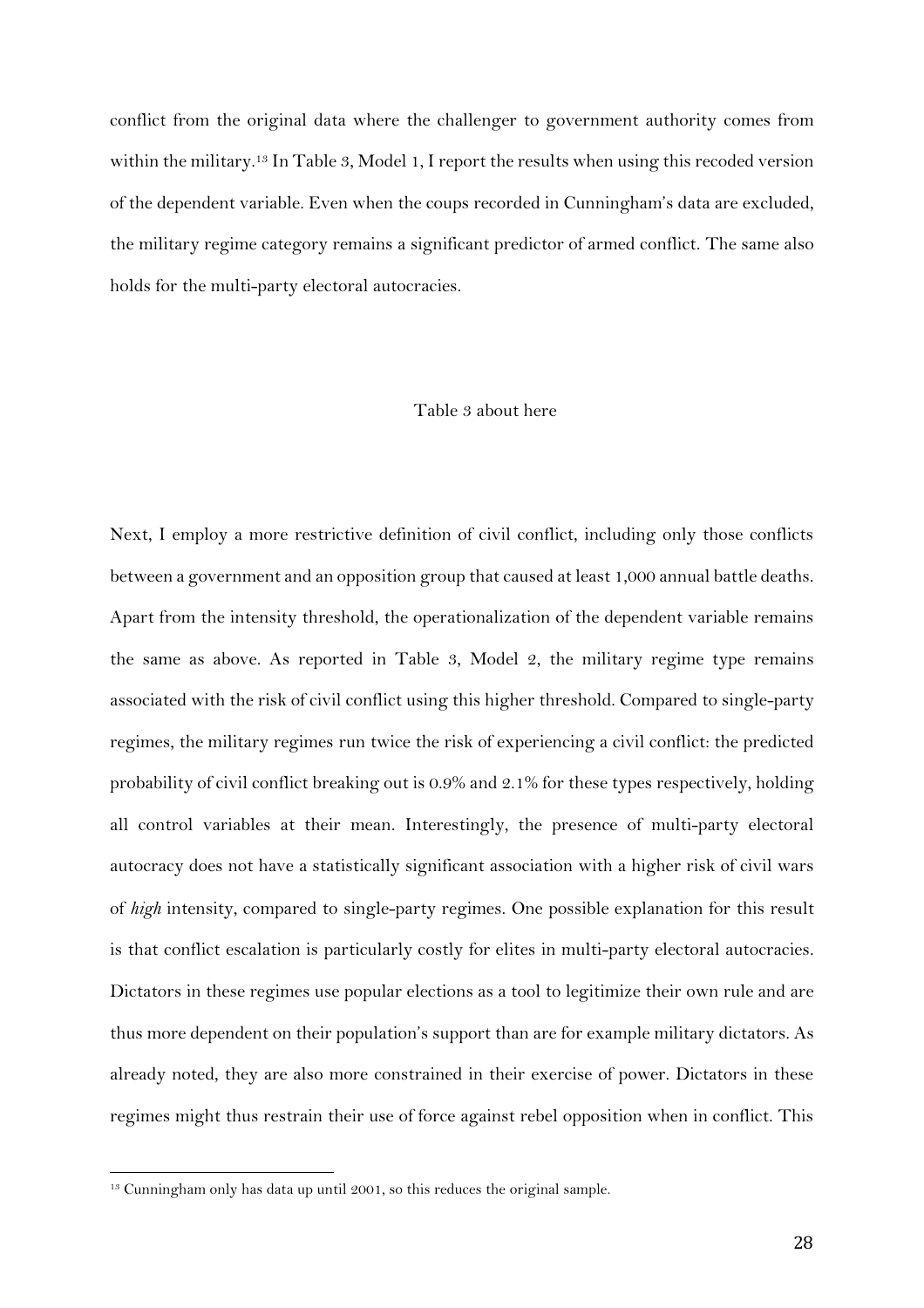is not sufficient to hinder conflict in the first place, but might prevent conflicts from escalating. Also, because they have the advantage of the party institution, dictators in multi-party electoral autocracies who face a strong rebel opposition might find that their chance of political survival is better served by conceding to demands for democratization, than fighting a full-scale civil war. Military dictators lack not only a political party to run for elections, but also institutions for efficient co-optation, and hence have few alternatives but to try to fight off opposition, even if the conflict escalates.

Hadenius and Teorell's dataset represents one of the most recent and comprehensive attempts to classify authoritarian regimes based on qualitative differences in authoritarian institutions. Their classification has the advantage of including the multi-party electoral regime category, which has replaced single-party and military regimes as the most prevalent regime type in the post-Cold War period. One potential weakness of the Hadenius and Teorell data set, however, is that it does not identify personalist regimes, i.e. regimes where a single individual has monopolized control over policy and recruitment in his own hands. The data thus, for example, does not allow me to separate the 'true' military regimes where officers rule as representatives of a professionalized military institutions, from those regimes where the dictator wears a uniform, but has dissolved military councils. The latter should be governed by another dynamic. To explore the robustness of my results, I therefore choose to rely on Geddes' classification (1999b; 2003). Wright (2008) provides an updated and extended version of this data set. It covers the years  $1950 - 2002$ , and it distinguishes between military, personalist, single-party regimes or hybrids of these types.<sup>14</sup>

<sup>14</sup> All controls and specifications remain the same as above, though I construct the *brevity of regime* variable on the basis of Geddes' regime coding.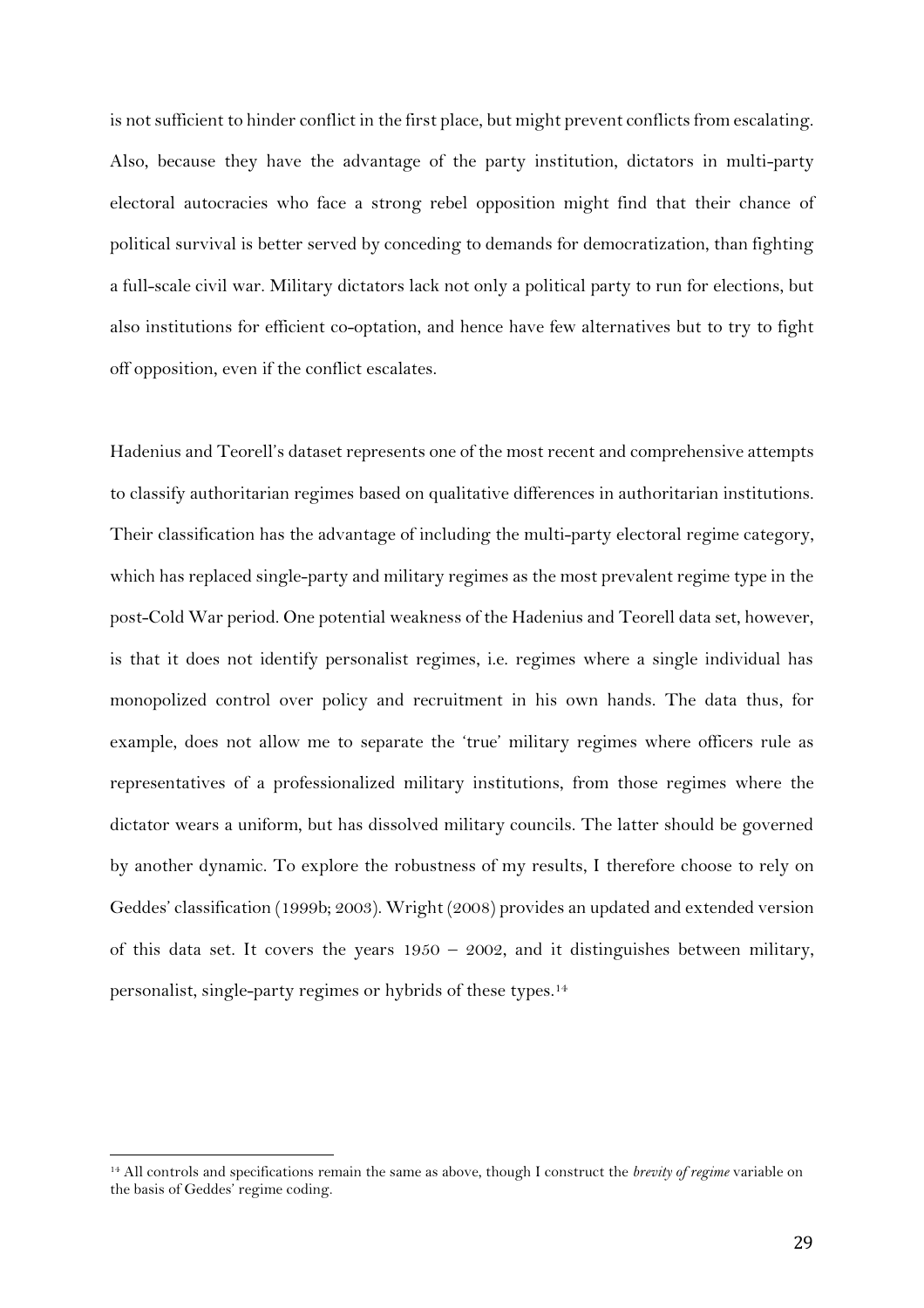The results, which are reported in Table 3, Model 3, corroborate the earlier findings. Singleparty regime constitutes the reference category. The positive and significant coefficient for military regimes supports the notion that regimes that govern through a party apparatus are better able to avoid civil conflict than regimes that rely on military institutions to check opposition. Also the coefficient for personalist regimes is positive and significant, as expected. Personalist regimes are characterized by their lack of effective institutions, and the dictator rules primarily through personalistic ties. The theoretical argument advanced here suggests that institutions are the key to efficient co-optation strategies, as well as to the ability to systematically marginalize or eliminate opponents. Personalist regimes should, according to this reasoning, be particularly vulnerable to rebellion – even more so than military regimes. These regimes hence not only seem to be vulnerable to regime instability, as argued by Geddes, but also civil conflict. Using Geddes' data I also find a positive and significant association between monarchy and the prevalence of civil conflict, when these are compared to single party regimes. In sum these findings lend confidence to the conclusion drawn above, underscoring both the peaceful attributes of single-party regimes and the problems associated with military rule.

# **6. Conclusion**

This article has focused on one comparatively neglected aspect of the literature on the political determinants of civil conflict: the heterogeneous effect of different types of authoritarian regimes. Previous research has largely ignored the large institutional differences between various forms of authoritarian rule, and both theoretically and empirically conflated the risk of civil conflict among these regimes. Addressing that lacuna, this article has argued that authoritarian regimes differ both in their capacity to control the form of political mobilization and to co-opt political opposition, and that they accordingly exhibit predictable differences in their ability to avoid organized violent challenges to their authority. To empirically assess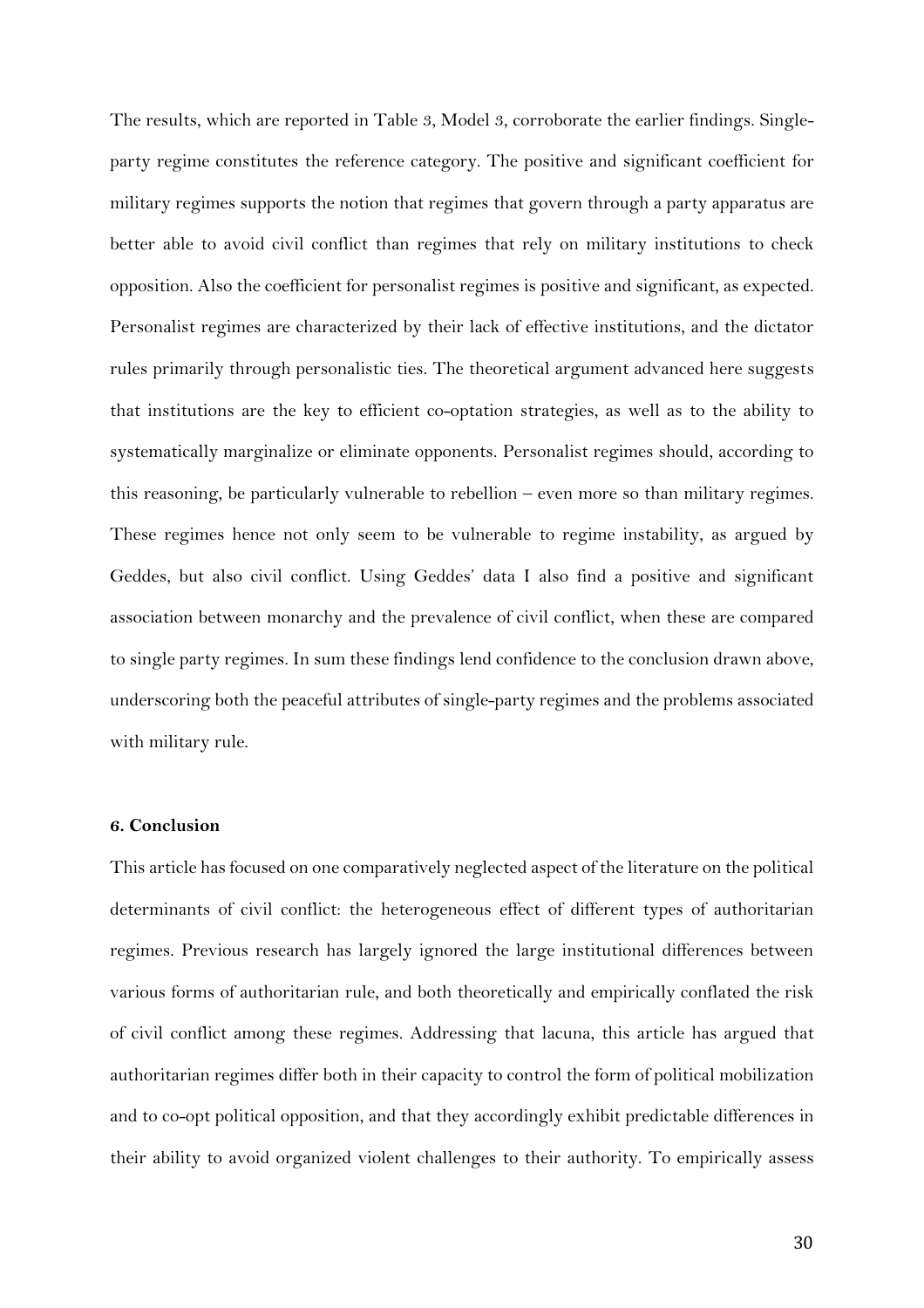these expectations, I rely on new disaggregated data on authoritarian regimes that distinguish between military, monarchies, single-party and multi-party electoral autocracies. While the different policy strategies, that is, coercion and co-optation, cannot be observed directly for these regime types, the empirical results support the proposed theoretical arguments.

By unpacking the authoritarian regime category, this article has contributed to literature on political institutions and conflict. It shows that the emerging view that political institutions are not a significant determinant of civil conflict, results from treating a heterogeneous set of authoritarian regimes as homogenous. Military regimes and multi-party electoral autocracies run a higher risk of conflict than single-party authoritarian regimes. My argument suggests that this is because military regimes lack the institutional base for co-opting political opposition and retaining the support of critical backers within the constrained political environment of a non-democratic polity.

While the results reported here support the notion that the risk of civil conflict differs between different authoritarian types, they also suggest that the effects of regime transitions are more complex than previously assumed. In particular, a take-over by a military regime does not seem to be accompanied by the same immediate increase in political risk as the introduction of multi-party electoral autocracy. The finding that the association between political instability and civil conflict is conditioned by the type of regime taking power, merits further attention in future research.

In sum, this article suggests that the emerging view that political institutions do not influence the risk of civil conflict, is a result of the use of aggregate data that masks substantial variations in institutional types and in their associated risk of civil conflict. The article thus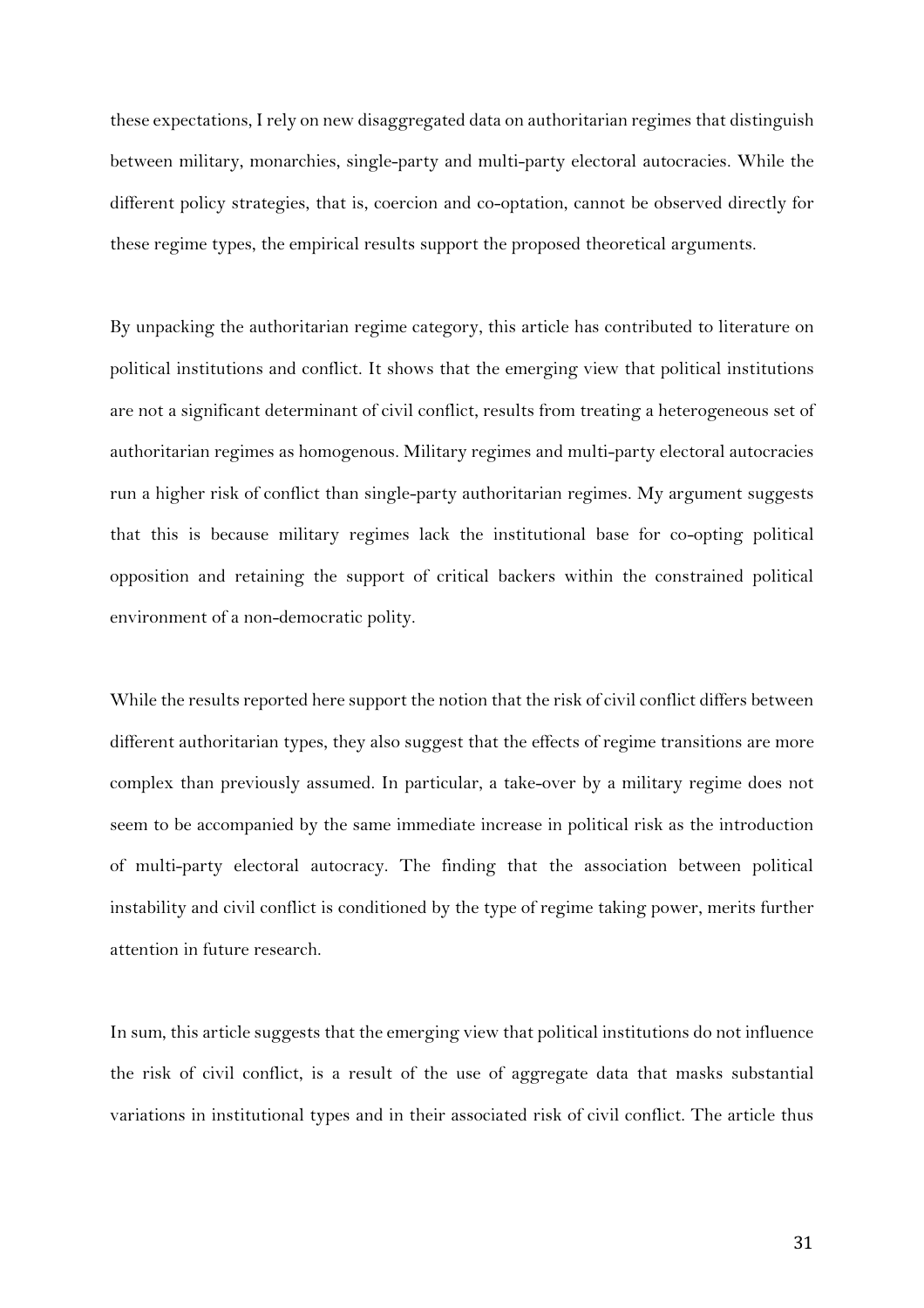calls for more specific measures of political structures that highlight qualitative differences that are important for understanding when and where rebellions form.

# **7. References**

- Acemoglu, Daron and James A. Robinson. 2006. *Economic Origins of Dictatorship and Democracy*. New York: Cambridge University Press.
- Boix, Carles. 2003. *Democracy and Redistribution*. Cambridge: Cambridge University Press.
- Brooker, Paul. 2000. *Non-Democratic Regimes. Theory, Government and Politics*. Hampshire: Macmillan Press Ltd.
- Bueno de Mesquita, Bruce, Allistair Smith, Randolph M. Siverson and James D. Morrow. 2003. *The Logic of Political Survival. Cambridge*. Massachusetts: MIT Press.
- Carey, Sabine C. 2007. Rebellion in Africa: Disaggregating the effect of Political Regimes. *Journal of Peace Research* 44(1): 47–64.
- Cunningham, David E. 2006. Veto Players and Civil War Duration. *American Journal of Political Science* 50(4): 875–892.
- Davenport, Christian. 2007. State Repression and the Tyrannical Peace. *Journal of Peace Research* 44(4): 485–404.

Diamond, Larry. 2002. Thinking About Hybrid Regimes. *Journal of Democracy* 13(2):21–35.

- Fearon, James D. and David D. Laitin. 2003. Ethnicity, Insurgency, and Civil War. *American Political Science Review* 97(1): 75–90.
- Gandhi, Jennifer. 2007. Authoritarian Institutions and the Survival of Autocrats. *Comparative Political Studies* 40(11): 1279–1301.
- Gandhi, Jennifer and Adam Przeworski. 2006. Cooperation, Cooptation and Rebellion Under Dictatorships. *Economics and Politics* 18(1):1–26.
- Geddes, Barbara. 1999a. Authoritarian Breakdown: An Empirical Test of a Game Theoretic Model. Paper presented at the annual meeting of the American Political Science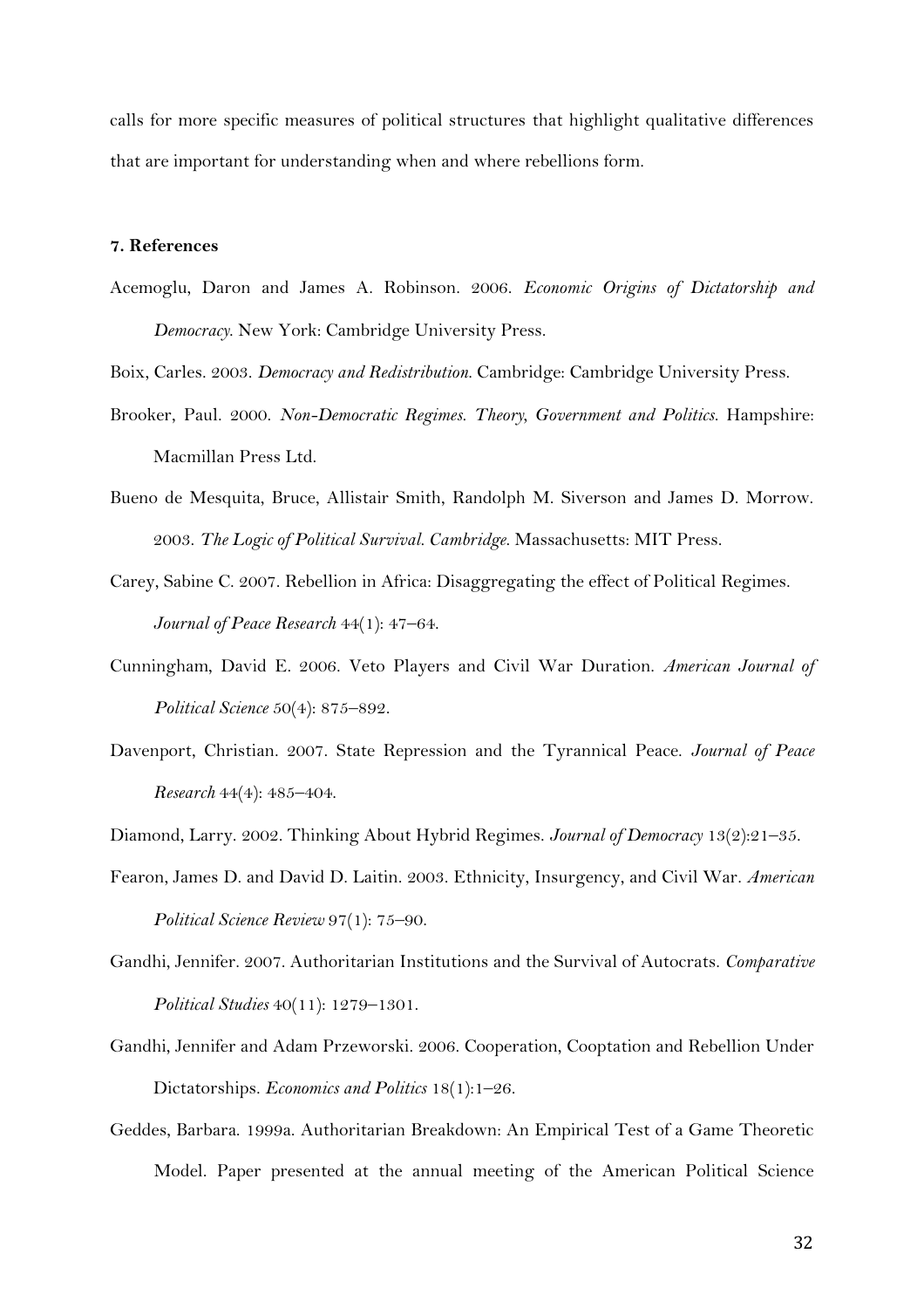Association, Atlanta, USA, 1999.

- Geddes, Barbara. 1999b. What Do We Know About Democratization After Twenty Years? *Annual Review of Political Science* 2:115–144.
- Geddes, Barbara. 2003. *Paradigms and Sand Castles: Theory Building and Research Design in Comparative Politics.* Ann Arbor, MI: The University of Michigan Press.
- Geddes, Barbara. 2007. What Causes Democratization? In *The Oxford Handbook of Comparative Politics*, eds. Carles Boix and Susan Stokes. Oxford: Oxford University Press.
- Gleditsch, Kristian and Michael Ward. 1997. Double Take: A Reexamination of Democracy and Autocracy in Modern Politics. *Journal of Conflict Resolution* 41(3): 361–83.
- Gleditsch, Kristian S. 2002. Expanded Trade and GDP data. *Journal of Conflict Resolution* 46(5):712–724.
- Gleditsch, Kristian S. and Andrea Ruggeri. 2007. Political Opportunity Structures, Democracy, and Civil War." Paper presented at the 48th annual meeting of the International Studies Association, Chicago, USA, 2007.
- Gleditsch, Nils Petter, Peter Wallensteen, Mikael Eriksson, Margareta Sollenberg and Håvard Strand. 2002. Armed Conflict 1946-2001: A New Dataset. *Journal of Peace Research* 39(5): 615– 637.

Haber, Stephen. 2006. *Authoritarian Government*. Oxford: Oxford University Press.

- Hadenius, Axel and Jan Teorell. 2005. Assessing Alternative Indices of Democracy. Unpublished manuscript, the Quality of Government Institute, University of Gothenburg.
- Hadenius, Axel and Jan Teorell. 2007a. Authoritarian Regimes Data Set Codebook. Unpublished manuscript, Quality of Government Institute, University of Gothenburg.
- Hadenius, Axel and Jan Teorell. 2007b. Pathways from Authoritarianism. *Journal of Democracy* 18(1):143–156.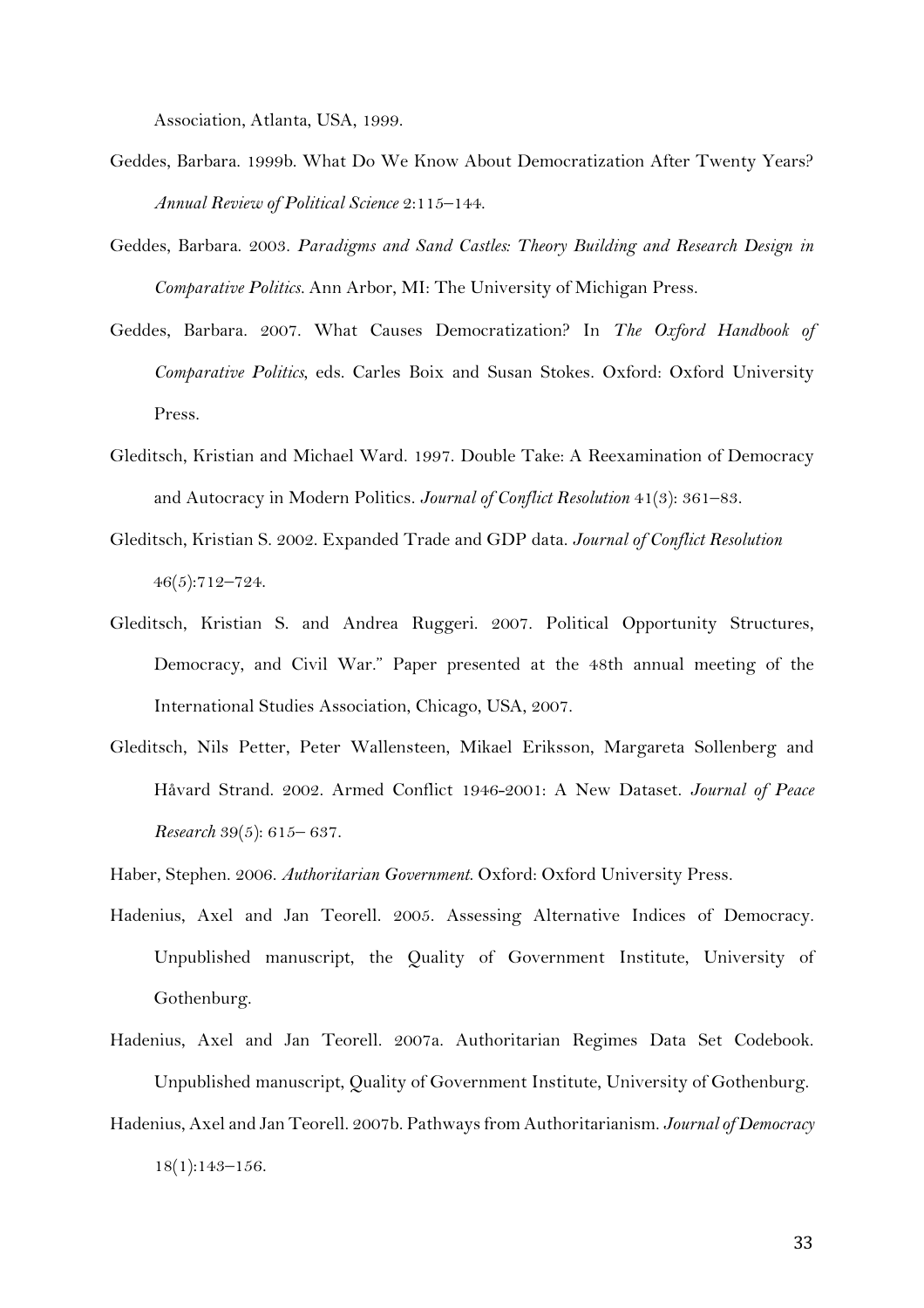- Hegre, Håvard and Nicholas Sambanis. 2006. Sensitivity Analysis of Empirical Results on Civil War Onset. *Conflict Management and Peace Science* 50(4): 508–535.
- Hegre, Håvard, Tanja Ellingsen, Scott Gates and Nils Petter Gleditsch. 2001. Toward a Democratic Civil Peace? Democracy, Political Change, and Civil War, 1816–1992. *American Political Science Review* 95(1): 17–33.
- Henderson, Errol A. and J. David Singer. 2000. Civil War in the Post Colonial World, 1946- 92. *Journal of Peace Research* 37(3): 275–299.
- Howard, Marc Morjé and Philip G. Roessler. 2006. Liberalizing Electoral Outcomes in Competitive Authoritarian Regimes. *American Journal of Political Science* 50(2): 365–381.
- Jaggers, Keith and Ted R. Gurr. 1995. Transitions to Democracy: Tracking Democracy's Third Wave with the Polity III Data. *Journal of Peace Research* 32(4): 469–482.
- King, Gary, Michael Tomz and Jason Wittenberg. 2000. Making the Most of Statistical Analyses: Improving Interpretation and Presentation. *American Journal of Political Science* 44(2): 347– 361.
- Lai, Brian and Dan Slater. 2006. Institutions on the Offensive: Domestic Sources of Dispute Initiation in Authoritarian Regimes. *American Journal of Political Science* 50(1): 113–127.
- Levitsky, Steven and Lucan A. Way. 2002. The Rise of Competitive Authoritarianism. *Journal of Democracy* 13(2): 52–65.
- Linz, Juan J. 2000. *Totalitarian and Authoritarian Regimes*. Boulder, CO: Lynne Rienner Publishers.
- Magaloni, Beatriz. 2006. *Voting for Autocracy. Hegemonic Party Survival and Its Demise in Mexico*. New York: Cambridge University Press.
- Magaloni, Beatriz. 2008. Credible Power Sharing and the Longevity of Authoritarian Rule. *Comparative Political Studies* 41(4/5): 715–741.
- Muller, Edward N. and Erich Weede. 1990. Cross-National Variations in Political Violence: A Rational Action Approach. *Journal of Conflict Resolution* 34(4): 624–651.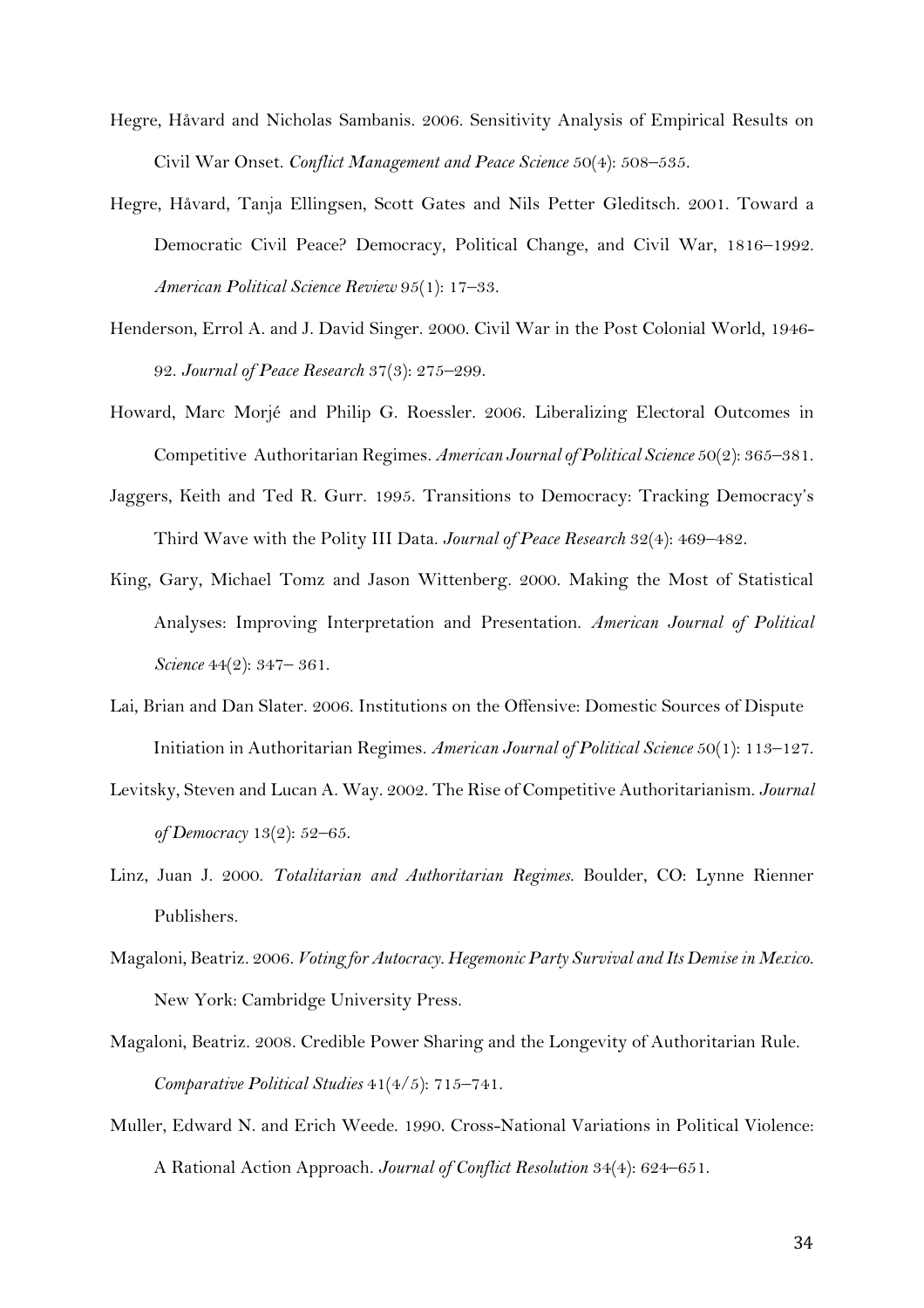- Nordlinger, Eric A. 1977. *Soldiers in Politics: Military Coups and Government*. Englewood-Cliffs: Prentice-Hall.
- Olson, Mancur. 2000. *Power and Prosperity: Outgrowing Communist and Capitalist Dictatorship.* New York: Basic Books.
- Peceny, Mark, Caroline C. Beer and Shannon Sanchez-Terry. 2002. Dictatorial Peace? *American Political Science Review* 96(1): 15–26.
- Przeworski, Adam, Michael E. Alvarez, José Antonio Cheibub and Fernando Limongi. 2000. *Democracy and Development. Political Institutions and Well-Being in the World, 1950-1990.* Cambridge: Cambridge University Press.
- Raknerud, Arvid and Håvard Hegre. 1997. The Hazard of War: Reassessing the Evidence for the Democratic Peace. *Journal of Peace Research* 33(4): 385–404.
- Reynal-Querol, Marta. 2002. Political Systems, Stability and Civil Wars. *Defense and Peace Economics* 13(6): 465–483.
- Reynal-Querol, Marta. 2005. Does Democracy Preempt Civil Wars? *European Journal of Political Economy* 21(2):445–465.
- Sambanis, Nicholas. 2001. Do Ethnic and Nonethnic Civil Wars Have the Same Causes? A

Theoretical and Empirical Inquiry (Part 1). *Journal of Conflict Resolution* 45(3): 259–282.

Schedler, Andreas, ed. 2006. *The Logic of Electoral Authoritarianism.* Lynne Rienner Publishers.

- Slater, Dan. 2003. Iron Cage in an Iron Fist: Authoritarian Institutions and Personalization of Power in Malaysia*. Comparative Politics* 36(1): 81–101.
- Smith, Benjamin. 2004. Oil Wealth and Regime Survival in the Developing World. *American Journal of Political Science* 48(2): 232– 246.
- Stepan, Alfred. 1971. *The Military in Politics: Changing Patterns in Brazil*. Princeton: Princeton University Press.
- Strand, Håvard. 2007. *Retreating From a Civil Democratic Peace? Revisiting the Relationship Between Political Institutions and Civil War.* Oslo: Political Science Department,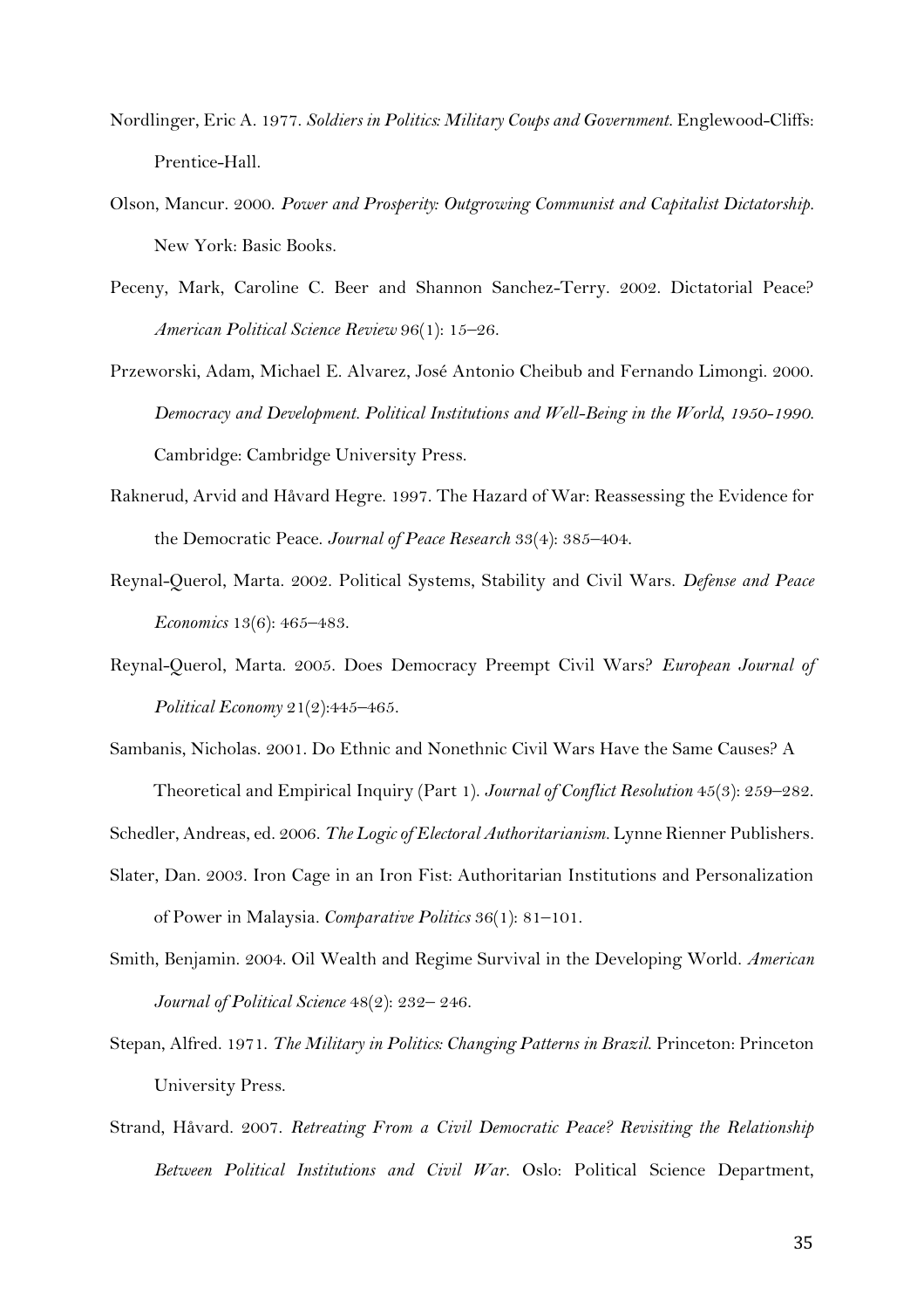University of Oslo.

Tullock, Gordon. 1987. *Autocracy*. Dortrecht: Kluwer Academic.

- Vreeland, James R.. 2008. The Effect of Political Regime on Civil War: Unpacking Anocracy. *Journal of Conflict Resolution* 52(3): 401–425.
- Weeks, Jessica L.. 2008. Autocratic Audience Cost: Regime Type and Signaling Resolve. *International Organization* 62(Winter 2008): 35–64.
- Wintrobe, Ronald. 1990. The Tinpot and the Totalitarian: An Economic Theory of Dictatorship. *American Political Science Review* 84(3): 849– 872.
- Wintrobe, Ronald. 1998. *The Political Economy of Dictatorship*. Cambridge: Cambridge University Press.
- Wintrobe, Ronald. 2007. Dictatorship: Analytical Approaches. In *The Oxford Handbook of Comparative Politics*, eds. Carles Boix and Susan Stokes. Oxford: Oxford University Press.
- Wolpin, Miles. 1986. State terrorism and repression in the third world: Parameters and prospects. In *Government Violence and Repression*, eds. Michael Stohl and George A. Lopez. Westport, CT: Greenwood.
- Wright, Joseph. 2008. Do Authoritarian Institutions Constrain? *American Journal of Political Science* 52(2): 322–343.

# **Tables and Figures**

|  |  | Table 1: Distribution of Regime Types, Polity Score, and Conflict Onset by Regime Type |  |
|--|--|----------------------------------------------------------------------------------------|--|
|  |  |                                                                                        |  |

|                       | Country year<br>observations | Percentage of<br>observations | Average<br>Polity score | No. of<br>conflict onsets |
|-----------------------|------------------------------|-------------------------------|-------------------------|---------------------------|
| One-party autocracy   | 697                          | $15.23\%$                     | $-7.48$                 | 16                        |
| Military regime       | 842                          | 18.40 %                       | $-6.02$                 | 50                        |
| Multi-party autocracy | 978                          | 21.38 %                       | .68                     | 46                        |
| Monarchy              | 285                          | 6.23 $%$                      | $-8.35$                 | $\overline{4}$            |
| Other                 | 228                          | 4.96 $%$                      | $-3.52$                 | 14                        |
| Democracy             | 1546                         | 33.79 %                       | 9.01                    | 27                        |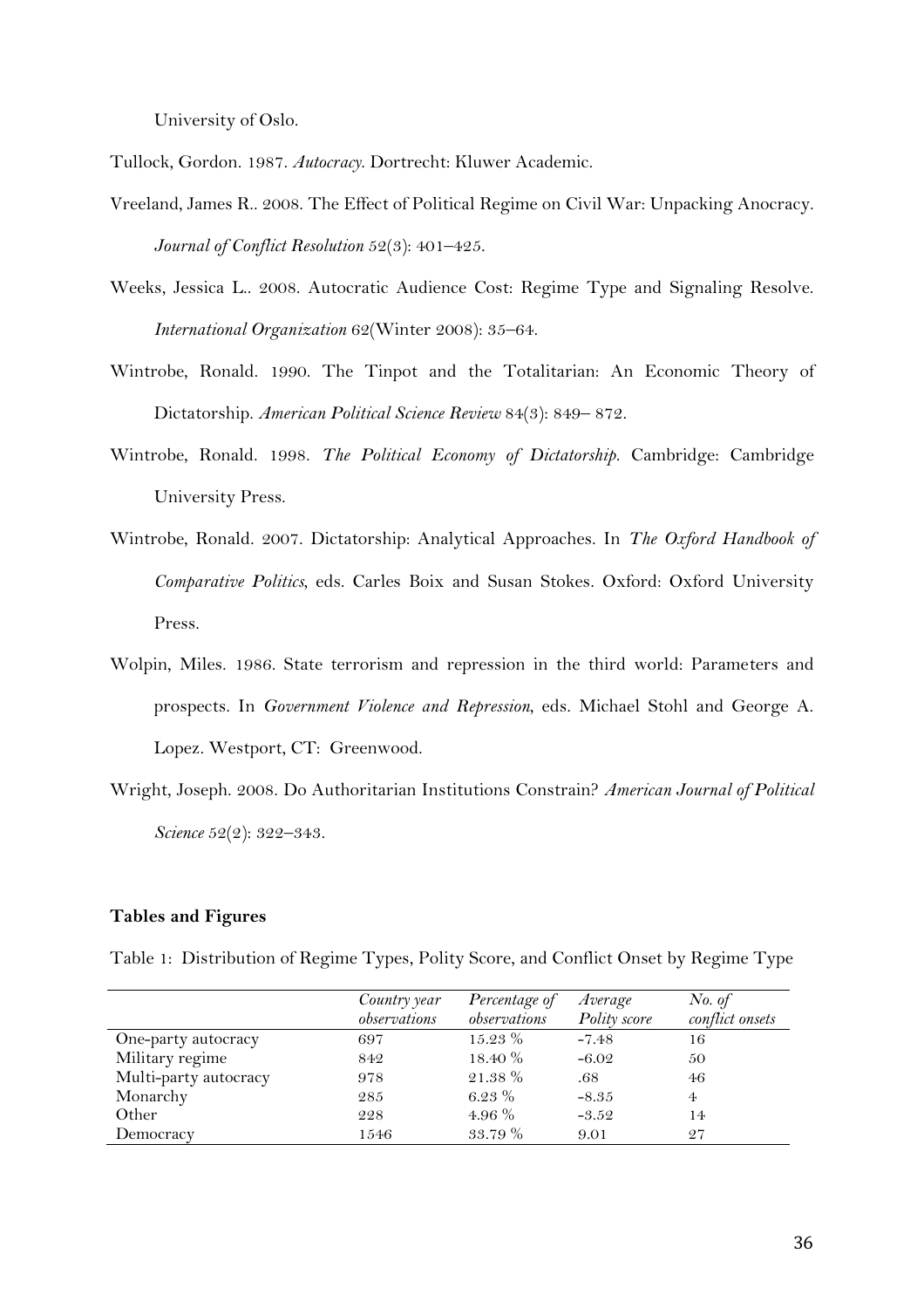|                                                                   | (1)           | (2)           | (3)           | (4)           |
|-------------------------------------------------------------------|---------------|---------------|---------------|---------------|
|                                                                   | Single-party  | Single-party  | Single-party  | Single-party  |
|                                                                   | ref. category | ref. category | ref. category | ref. category |
| Military regime <sub>t-1</sub>                                    | $0.773***$    | $0.872***$    | $0.889$ ***   | $0.905***$    |
|                                                                   | (0.278)       | (0.337)       | (0.327)       | (0.340)       |
| Multi-party autocracy <sub>t-1</sub>                              | $0.514**$     | $0.747**$     | $0.685**$     | $0.611**$     |
|                                                                   | (0.238)       | (0.292)       | (0.288)       | (0.304)       |
| $Monarchyt-1$                                                     | $-0.784$      | 0.302         | $0.275\,$     | 0.290         |
|                                                                   | (0.620)       | (0.583)       | (0.572)       | (0.593)       |
| Other $_{t-1}$                                                    | $0.805*$      | $1.165***$    | $1.132**$     | $1.218***$    |
|                                                                   | (0.456)       | (0.439)       | (0.444)       | (0.438)       |
| $Democracyt-1$                                                    | $-0.318$      | 0.190         | 0.129         | 0.217         |
|                                                                   | (0.374)       | (0.380)       | (0.376)       | (0.392)       |
| Military * brevity of regime                                      |               |               | $-1.322**$    |               |
|                                                                   |               |               | (0.627)       |               |
| Multi-party* brevity of regime                                    |               |               |               | $1.284***$    |
|                                                                   |               |               |               | (0.480)       |
| GDP per capita $_{t-1, \log}$                                     |               | $-0.244**$    | $-0.212*$     | $-0.242**$    |
|                                                                   |               | (0.115)       | (0.113)       | (0.115)       |
| Populationlog                                                     |               | $0.333***$    | $0.327***$    | $0.327***$    |
|                                                                   |               | (0.069)       | (0.070)       | (0.070)       |
| Ethnic fractionalization                                          |               | $0.945**$     | $0.955**$     | $0.958**$     |
|                                                                   |               | (0.377)       | (0.371)       | (0.377)       |
| Brevity of regime                                                 |               | 0.204         | $0.584**$     | $-0.182$      |
|                                                                   |               | (0.247)       | (0.278)       | (0.309)       |
| Ongoing conflict-1                                                |               | $-0.452$      | $-0.490*$     | $-0.450$      |
|                                                                   |               | (0.282)       | (0.286)       | (0.285)       |
| <b>Brevity of Peace</b>                                           | $1.015***$    | $0.934***$    | $0.915***$    | $0.891***$    |
|                                                                   | (0.392)       | (0.345)       | (0.338)       | (0.344)       |
| Constant                                                          | $-3.759***$   | $-5.595***$   | $-5.765***$   | $-5.576***$   |
|                                                                   | (0.220)       | (1.137)       | (1.113)       | (1.112)       |
| Observations                                                      | 5007          | 4576          | 4576          | 4576          |
| Countries                                                         | 163           | 159           | 159           | 159           |
| No of conflicts                                                   | 169           | 157           | 157           | 157           |
| Robust standard errors in parentheses                             |               |               |               |               |
| * significant at 10%; ** significant at 5%; *** significant at 1% |               |               |               |               |

Table 2: Authoritarian Regime Types and Onset of Civil Conflict 1973-2004

Table 3: Authoritarian Regime Types and Onset of Civil Conflict, Alternative Specifications

|                                | $\left  \right $ | $\left( 2\right)$ | (3)           |
|--------------------------------|------------------|-------------------|---------------|
|                                | Coups            | $\eta_{ar}$       | Geddes'       |
|                                | excluded         | Onset             | Regime Data   |
|                                | Single-party     | Single-party      | Single-party  |
|                                | ref. category    | ref. category     | ref. category |
| Military regime $_{t-1}$       | $1.039**$        | $1.152**$         |               |
|                                | (0.405)          | (0.535)           |               |
| Multi-party autocracy $_{t-1}$ | $0.898**$        | 0.626             |               |
|                                | (0.356)          | (0.544)           |               |
| Monarchy $_{t-1}$              | 0.737            | 0.708             |               |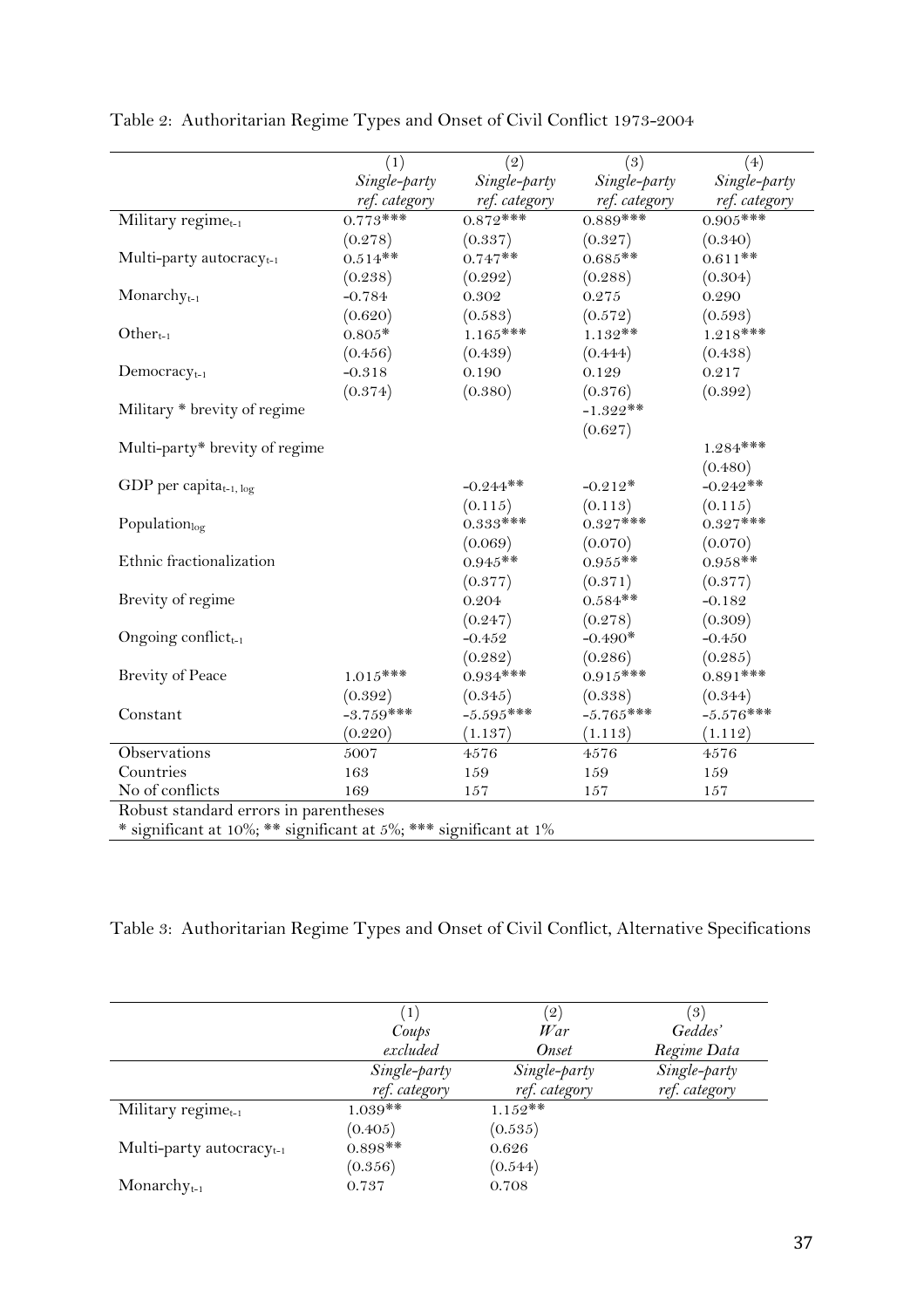|                                       | (0.589)     | (0.743)     |             |
|---------------------------------------|-------------|-------------|-------------|
| $Other_{t-1}$                         | $1.339**$   | 0.542       |             |
|                                       | (0.525)     | (0.739)     |             |
| $D$ emocracy <sub>t-1</sub>           | 0.268       | $-0.272$    |             |
|                                       | (0.434)     | (0.645)     |             |
| Geddes, Military $_{t-1}$             |             |             | $0.880**$   |
|                                       |             |             | (0.430)     |
| Geddes, Hybrid <sub>t-1</sub>         |             |             | $0.625**$   |
|                                       |             |             | (0.291)     |
| Geddes, Monarchy <sub>t-1</sub>       |             |             | $0.673**$   |
|                                       |             |             | (0.292)     |
| Geddes, Personalist <sub>t-1</sub>    |             |             | $0.719**$   |
|                                       |             |             | (0.318)     |
| GDP per capita <sub>t-1, log</sub>    | $-0.197$    | $-0.246$    | $-0.060$    |
|                                       | (0.134)     | (0.165)     | (0.131)     |
| Population $_{\text{log}}$            | $0.414***$  | $0.298***$  | $0.276***$  |
|                                       | (0.075)     | (0.082)     | (0.065)     |
| Brevity of regime                     | 0.101       | $0.852**$   | $0.505*$    |
|                                       | (0.274)     | (0.378)     | (0.302)     |
| Ethnic fractionalization              | $0.951**$   | 0.436       | $0.985**$   |
|                                       | (0.429)     | (0.481)     | (0.384)     |
| Ongoing conflict,                     | $-0.418$    | $-0.146$    | $-0.392$    |
|                                       | (0.337)     | (0.296)     | (0.310)     |
| <b>Brevity of Peace</b>               | $1.284***$  | $0.747**$   | $0.873***$  |
|                                       | (0.409)     | (0.354)     | (0.329)     |
| Constant                              | $-7.141***$ | $-6.177***$ | $-6.544***$ |
|                                       | (1.330)     | (1.805)     | (1.447)     |
| Observations                          | 4111        | 4576        | 4028        |
| Countries                             | 159         | 159         | 119         |
| No of Conflicts                       | 122         | 54          | 147         |
| Robust standard errors in parentheses |             |             |             |

\* significant at 10%; \*\* significant at 5%; \*\*\* significant at 1%